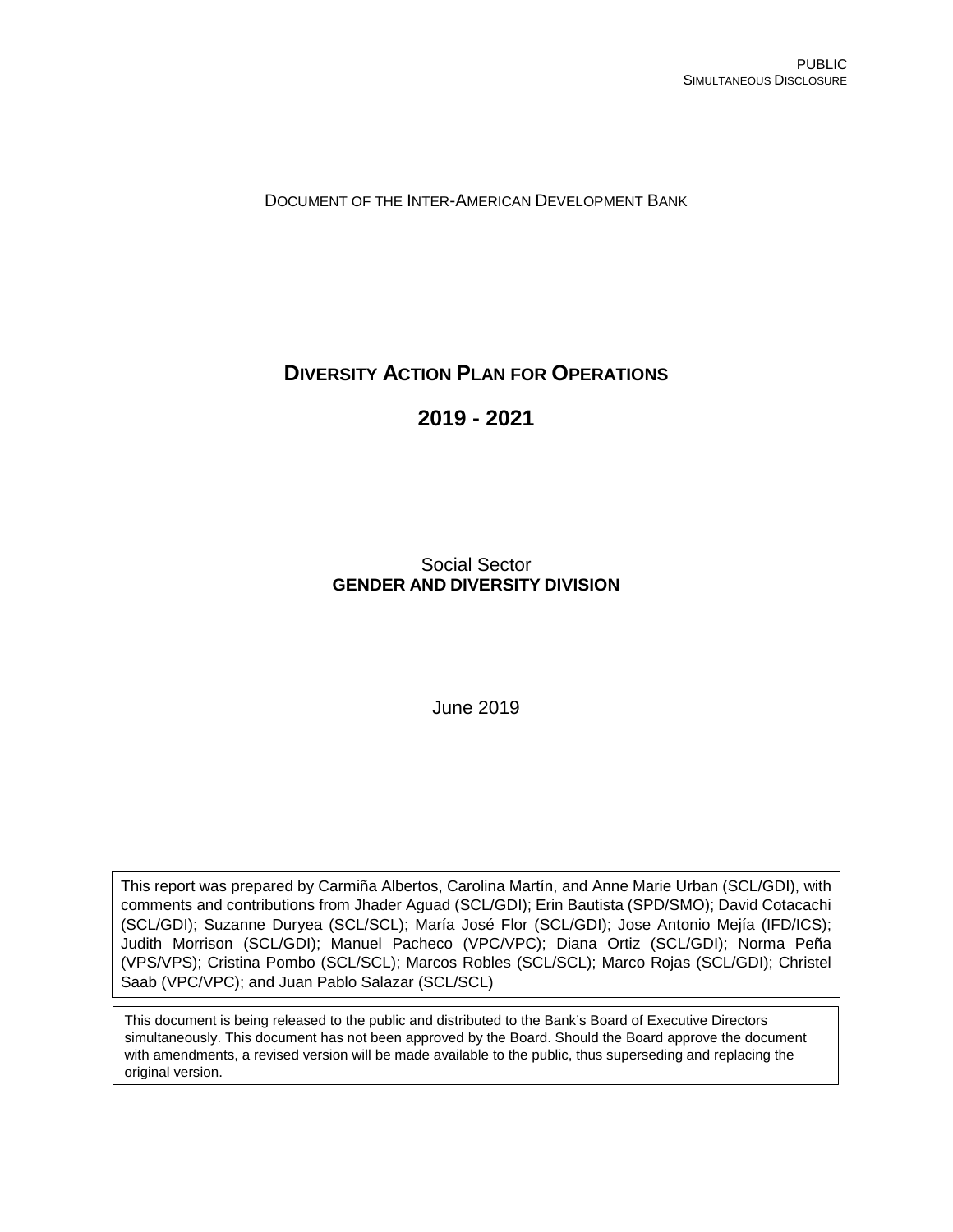## **CONTENTS**

| L.   |  |  |  |  |
|------|--|--|--|--|
| А.   |  |  |  |  |
| В.   |  |  |  |  |
| Ш.   |  |  |  |  |
| III. |  |  |  |  |
| А.   |  |  |  |  |
| В.   |  |  |  |  |
| C.   |  |  |  |  |
| D.   |  |  |  |  |
| Е.   |  |  |  |  |
| IV.  |  |  |  |  |
|      |  |  |  |  |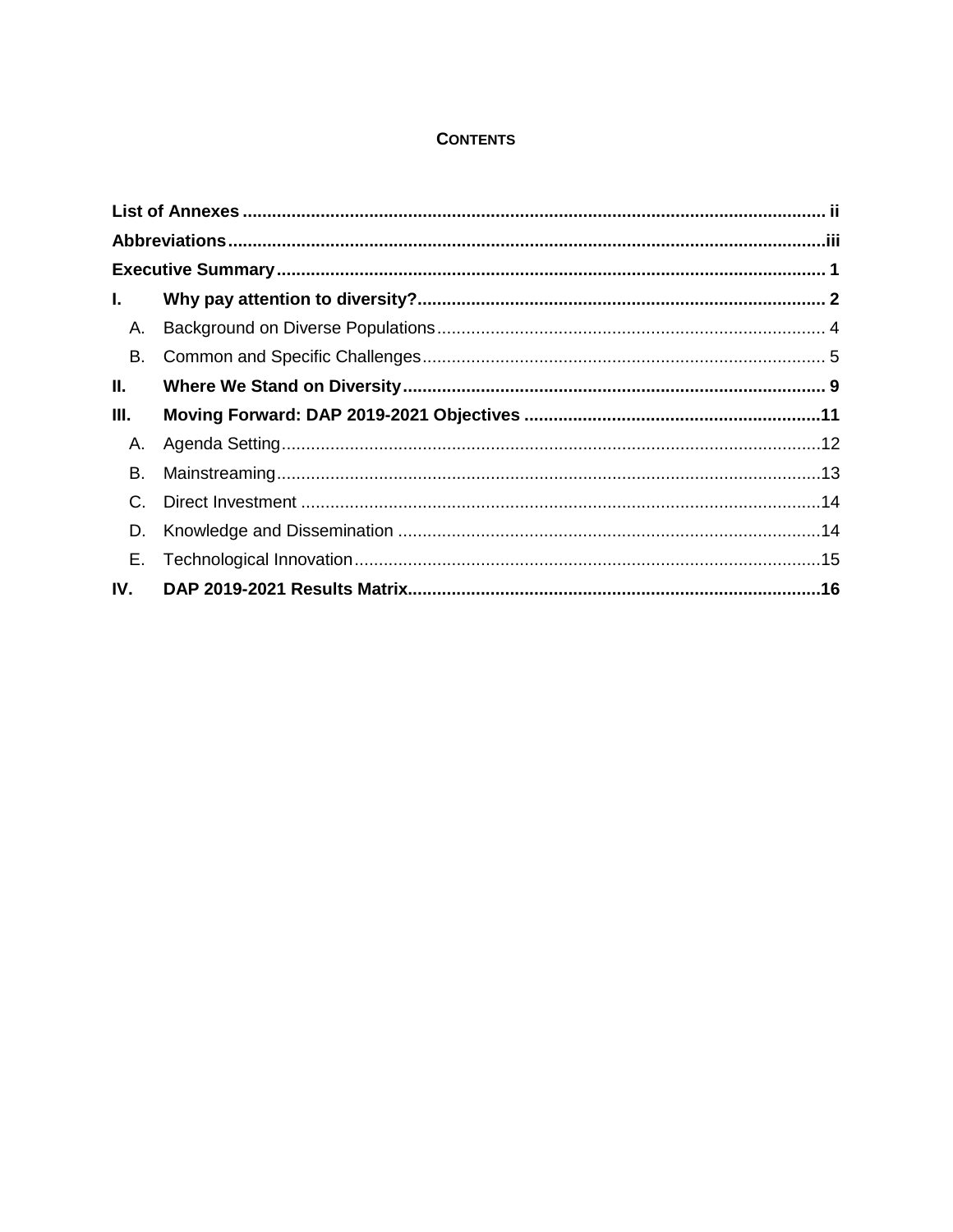#### **LIST OF ANNEXES**

- <span id="page-2-0"></span>1. Annex I: [Diversity in IDB Sector Framework Documents](http://idbdocs.iadb.org/wsdocs/getDocument.aspx?DOCNUM=EZSHARE-1313314906-207)
- 2. Annex II: [Available population data by country \(censuses and household surveys\)](http://idbdocs.iadb.org/wsdocs/getDocument.aspx?DOCNUM=EZSHARE-1313314906-208)
- 3. Annex III: [Legal frameworks by country and target group](http://idbdocs.iadb.org/wsdocs/getDocument.aspx?DOCNUM=EZSHARE-1313314906-211)
- 4. Annex IV: [Status of diversity in CDCs and Country Strategies](http://idbdocs.iadb.org/wsdocs/getDocument.aspx?DOCNUM=EZSHARE-1313314906-210)
- 5. Annex V: [IDB diversity operations baseline report](http://idbdocs.iadb.org/wsdocs/getDocument.aspx?DOCNUM=EZSHARE-1313314906-205)
- 6. Annex VI: [Funding sources for diversity](http://idbdocs.iadb.org/wsdocs/getDocument.aspx?DOCNUM=EZSHARE-1313314906-209)
- 7. Annex VII: **Illustrative examples [of DAP activities and products](http://idbdocs.iadb.org/wsdocs/getDocument.aspx?DOCNUM=EZSHARE-1313314906-206)**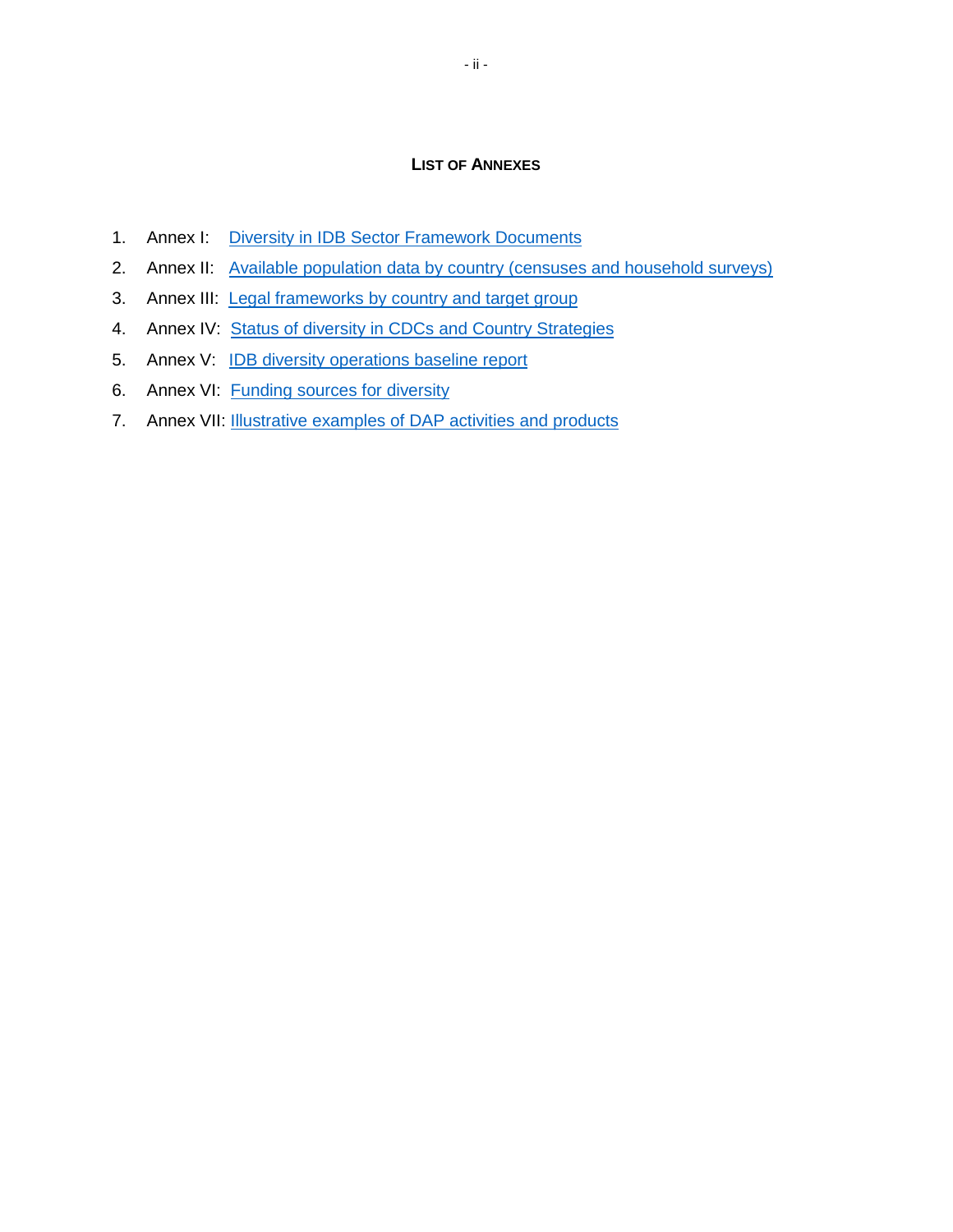## **ABBREVIATIONS**

<span id="page-3-0"></span>

| ConSoC      | <b>Civil Society Consulting Groups</b>                      |
|-------------|-------------------------------------------------------------|
| <b>CRPD</b> | UN Convention on the rights of Persons with Disabilities    |
| <b>CDC</b>  | <b>Country Development Challenges document</b>              |
| <b>CS</b>   | <b>Country Strategy</b>                                     |
| <b>CSD</b>  | Climate Change and Sustainable Development Sector           |
| <b>CSO</b>  | Civil Society Organization                                  |
| <b>DAP</b>  | <b>Diversity Action Plan</b>                                |
| <b>GAP</b>  | <b>Gender Action Plan</b>                                   |
| <b>GDI</b>  | <b>Gender and Diversity Division</b>                        |
| <b>IDB</b>  | Inter-American Development Bank                             |
| <b>INE</b>  | Infrastructure and Energy Sector                            |
| IP          | Indigenous peoples                                          |
| <b>KIC</b>  | Knowledge, Innovation and Communication Sector              |
| <b>LAC</b>  | Latin America and the Caribbean                             |
| LGBTQ+      | Lesbian, gay, bisexual, transgender, queer and other sexual |
|             | orientations and gender identities                          |
| <b>PBL</b>  | Policy Based Loan                                           |
| <b>PWD</b>  | Persons with disabilities                                   |
| <b>RPD</b>  | <b>Regional Policy Dialogue</b>                             |
| <b>SDG</b>  | <b>Sustainable Development Goals</b>                        |
| SG          | Sovereign Guarantee                                         |
| <b>SFD</b>  | Sector Framework Document                                   |
| <b>TC</b>   | <b>Technical Cooperation</b>                                |
| <b>VPC</b>  | <b>Vice Presidency for Countries</b>                        |
| <b>VPS</b>  | Vice Presidency for Sectors and Knowledge                   |
| <b>WG</b>   | <b>Washington Group on Disability Statistics</b>            |
| <b>WHO</b>  | <b>World Health Organization</b>                            |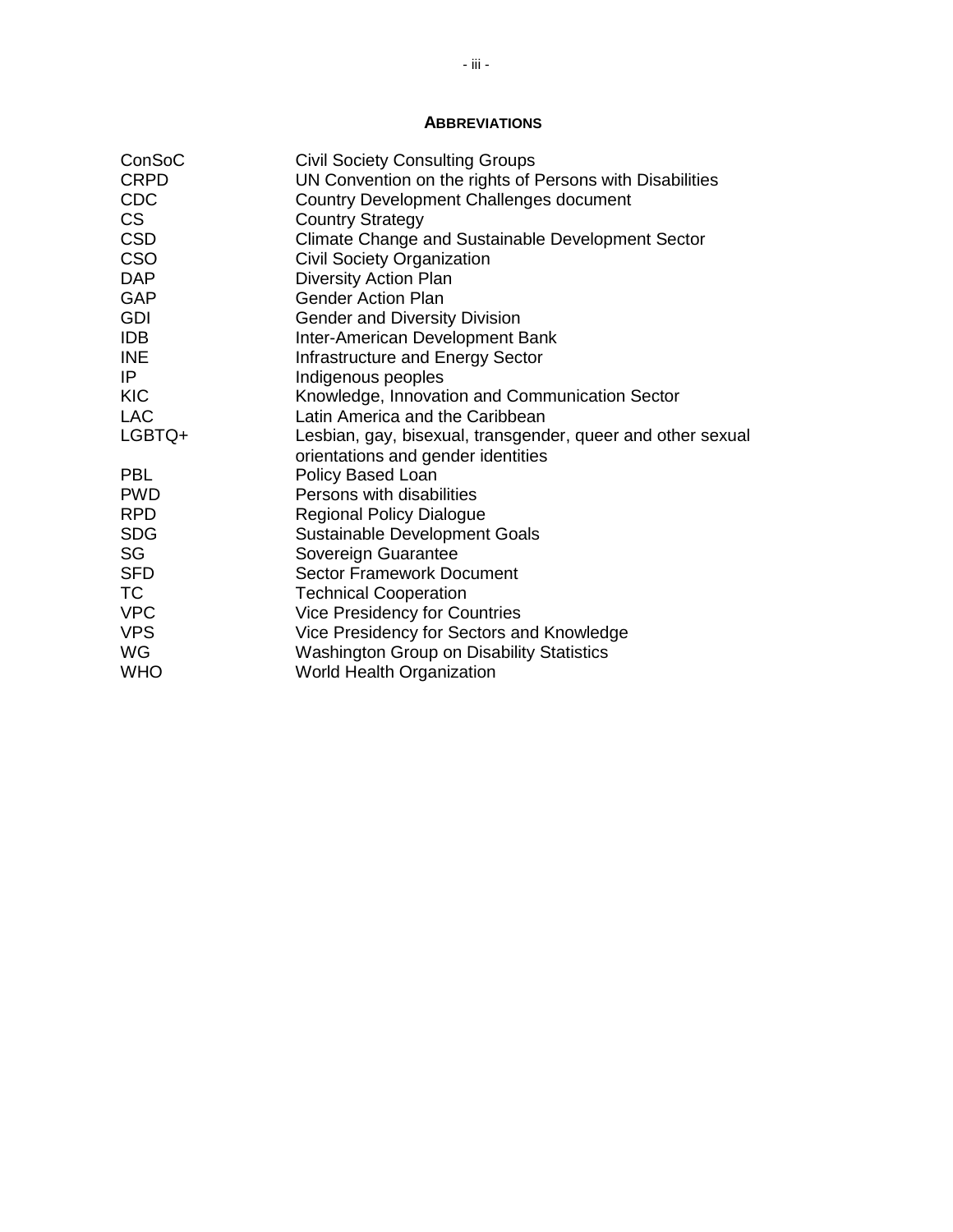## **EXECUTIVE SUMMARY**

<span id="page-4-0"></span>The IDB has shown a clear commitment to addressing diversity as evidenced in key operational and institutional policies and strategies. Efforts have focused on supporting the development with identity and inclusion of diverse population groups across LAC. Recognizing the need to continue strengthening diversity in the Bank's work, in 2018, the IDB's Board of Executive Directors requested that IDB Management develop a diversity action plan.

The Diversity Action Plan includes actions to address the needs of indigenous peoples, African descendants, PWD and LGBTQ+ individuals in LAC countries. These population groups have unique identities and characteristics vis-a-vis the dominant culture and, together, they account for around 40% of the region's population. They also face a number of common challenges related to exclusion, discrimination, and statistical invisibility, as well as specific needs that shape the kinds of actions and interventions that are needed to promote their development with identity and inclusion.

The main objective of the DAP is to improve all lives by fostering the dignity of diverse populations and tapping into the well of talent and capacities that reside in these groups. To that end, the DAP aims to expand and improve the quality of the Bank's operational and analytical work that supports development with identity and/or the inclusion of diverse populations in the IDB's member countries. The Diversity Action Plan for Operations (DAP), 2019-2021, is a new Bank-wide instrument that draws on lessons learned from the Bank's accumulated experience addressing diversity issues in its operations and analytical work, as well as experience garnered from three generations of Gender Action Plans (GAP). This first DAP will focus on collecting information to serve as inputs for policy design and decision making, and will help us create a common understanding of diversity and reinforce the commitment of Bank staff to improving all lives.

The DAP aims to create a Bank-wide culture that promotes development with identity and inclusion as an integral part of its work. To this end, the DAP includes five specific objectives/lines of action:

- **Agenda Setting.** Contribute to define relevant policy agendas for diverse populations in prioritized countries.
- **Mainstreaming***.* Mainstream diversity-related analysis, actions and results into the Bank's operations across sectors.
- **Direct investment.** Identify and implement operations that directly invest in development with identify and inclusion and that are scalable and replicable.
- **Knowledge and Dissemination.** Support the development of a knowledge agenda that contributes to generating data on diverse populations and evidence on what works to best address their priorities and needs.
- **Technological Innovation.** Promote the ethical use of cutting-edge technology to promote development with identity and social and economic inclusion of diverse populations.

Advances in meeting expected results will be reported annually in a DAP Progress Report.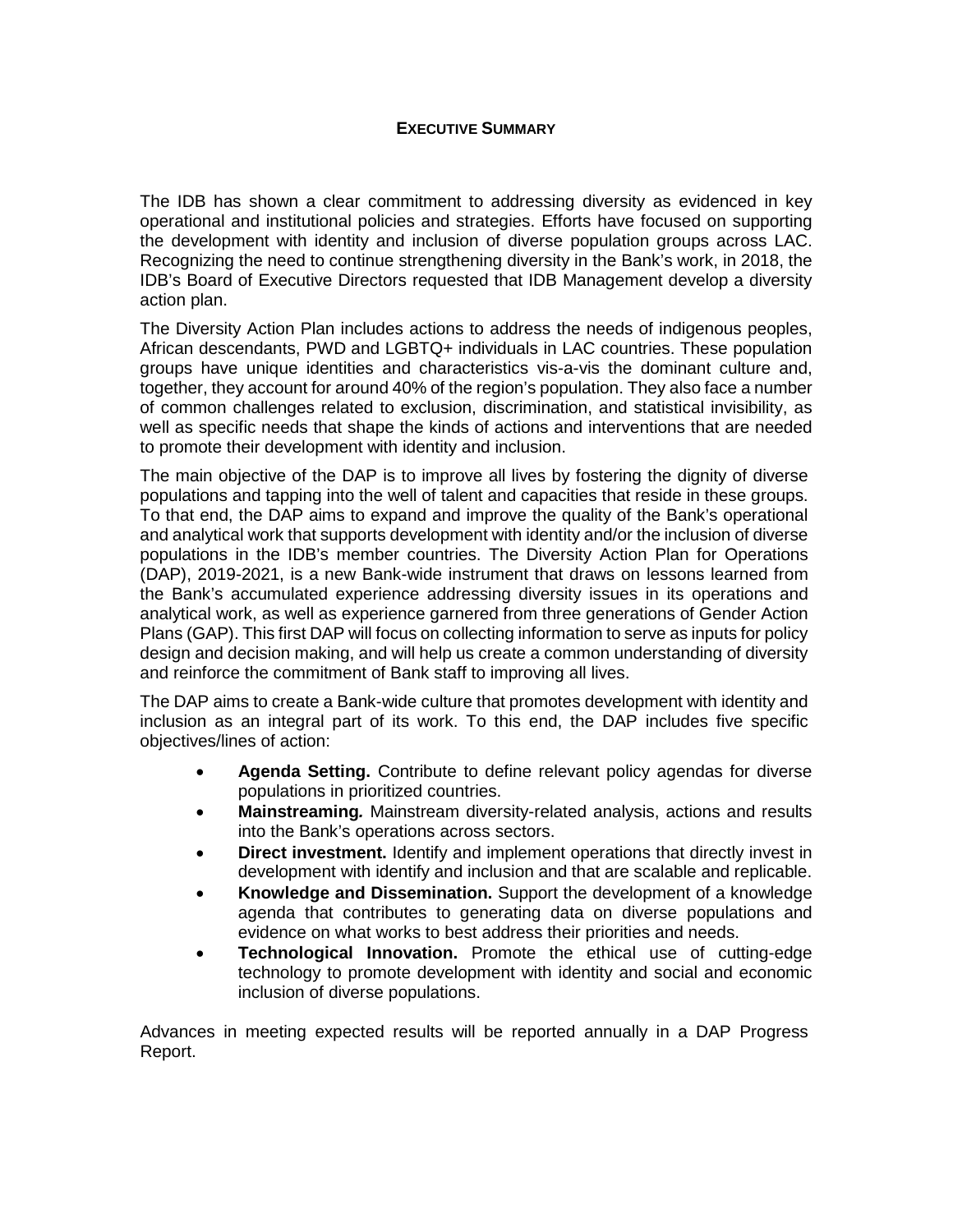## <span id="page-5-0"></span>**I. WHY PAY ATTENTION TO DIVERSITY?**

- 1.1 As an organization dedicated to improving lives, we must ask *whose* lives we are working to improve. Latin America and the Caribbean (LAC) is one of the most diverse regions in the world; a blend of ancestries, cultures, races, sexual orientations, abilities, and languages. Certain groups have been historically marginalized over the simple fact that society considers them different from mainstream society, and this marginalization affects us all. Not only has this diminished their opportunities for a better life and to contribute to society, but it has also eroded their dignity and rights. When an indigenous woman enters her local health center and there are no signs in her language and she and her doctor cannot communicate, this is an affront to her dignity and rights. When a person in a wheelchair must get on a bus in the arms of another person rather than being provided direct access, this is an affront to his dignity and rights. In order to promote a more inclusive society that values the richness of diversity, *dignity* must be at the heart of our efforts, as a primary objective of all our policies, actions and projects. We must recognize that this is both a matter of rights and of achieving social and economic development. When a person is unable to fully exercise their citizenship and contribute to society, it impacts everyone. There is growing evidence that diversity spurs economic development, [1](#page-5-1) improves business performance, [2](#page-0-0) and facilitates innovation. [3](#page-5-2) At the Inter-American Development Bank (IDB), we not only want to improve lives; we pursue to improve *all* lives. This institutional mandate necessitates a cultural mindset that values diversity, understanding that equity and equality are central to ensuring human dignity, and that the region's diversity is an asset to be promoted for the benefit of all.
- 1.2 The IDB has shown a clear commitment to addressing diversity, creating operational policies, defining strategies, and placing diversity prominently in its key institutional policies. [4](#page-5-3) These efforts have focused on supporting the development with identity<sup>[5](#page-5-4)</sup> and inclusion of diverse population groups across LAC, including

<span id="page-5-1"></span>l Banks, L. M., & Polack, S. (2014). The economic costs of exclusion and gains of inclusion of people with disabilities: Evidence from low and middle income countries. London: International Centre for Evidence in Disability. [http://disabilitycentre.lshtm.ac.uk/new-report-economic-costs-exclusion-gains-inclusion-people-disabilities/;](http://disabilitycentre.lshtm.ac.uk/new-report-economic-costs-exclusion-gains-inclusion-people-disabilities/) Buckup, S. 2009. The price of exclusion: the economic consequences of excluding people with disabilities from the world of work. *Employment Working Paper No. 43.* Geneva: International Labour Office (ILO); Ashraf, Q., & Galor, O. (2011). Cultural

Hunt, V., Prince S., Dixon-Fyle, S., and Yee, L. 2018. Delivering through Diversity. McKinsey & Company. [https://www.mckinsey.com/business-functions/organization/our-insights/delivering-through-diversity;](https://www.mckinsey.com/business-functions/organization/our-insights/delivering-through-diversity) C. Herring, "Does diversity pay? Race, gender, and the business case for diversity," American Sociological Review, vol. 74, pp. 208-224, 2009.

<span id="page-5-2"></span>Hwelett, S.A., Marshall, M, and Sherbin, L. 2016. How diversity Can Drive Innovation. Harvard Business Review, Dec 2016. [https://hbr.org/2013/12/how-diversity-can-drive-innovation;](https://hbr.org/2013/12/how-diversity-can-drive-innovation) Forbes Insight, "Global diversity and inclusion: Fostering innovation through a diverse workforce," Forbes Insight, New York, 2011.

<span id="page-5-3"></span><sup>4</sup> In 2018, IDB Management made a commitment to update the safeguards policies by the end of 2020, following the Office of Evaluation and Oversight's (OVE) Environmental and Social Safeguards Evaluation Recommendations. The IDB is currently undergoing a process of reforming the safeguards policies, including the Policy on Indigenous Peoples<br>(OP-765). The Diversity Action Plan complements these policy recommendations and updates.

<span id="page-5-4"></span>The IDB's Operational Policy on Indigenous Peoples (OP-765) defines development with identity as "a process that includes strengthening of indigenous peoples, harmony with their environment, sound management of territories and natural resources, the generation and exercise of authority, and respect for indigenous rights, including the cultural, economic, social and institutional rights and values of indigenous peoples in accordance with their own world view and governance." In practical terms, development with identity requires an understanding of indigenous cultures and their own concepts of wellbeing and allowing these values and forms of knowledge to be the basis of their 'development'.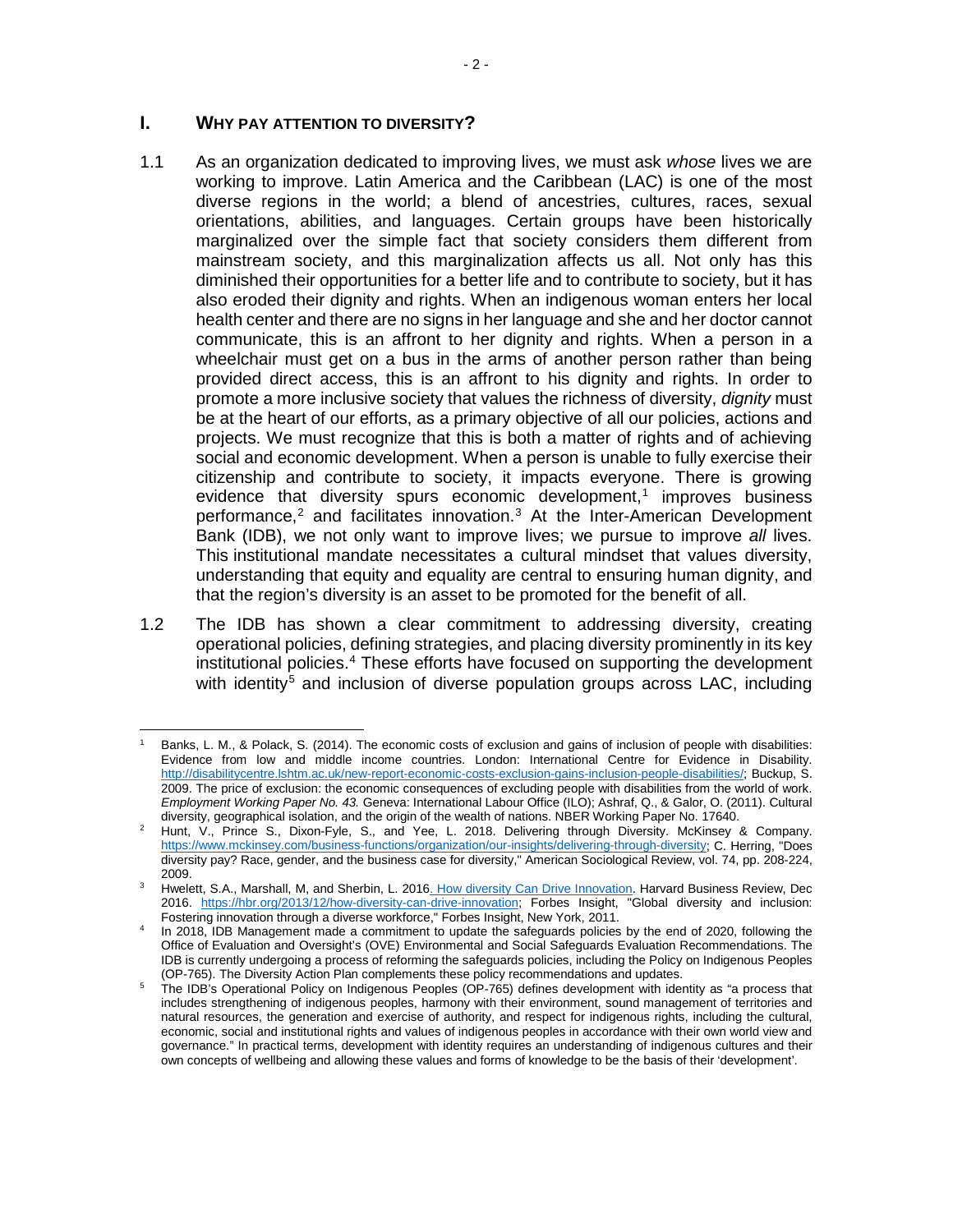indigenous peoples,<sup>[6](#page-6-0)</sup> African descendants,<sup>[7](#page-6-1)</sup> persons with disabilities (PWD),<sup>[8](#page-6-2)</sup> and people with diverse sexual orientations and gender identities (LGBTQ+[9](#page-6-3) individuals).

- 1.3 The Update to the Institutional Strategy (UIS, AB-3008) prominently positions diversity, along with gender equality, as a cross-cutting issue critical to the region's development. Diversity in this context refers to the process of considering the characteristics and specific needs of various population groups, including those mentioned above, in policies and programs. The updated Corporate Results Framework (CRF, GN-2727-6), which is the primary tool to measure progress on the UIS, includes indicators that capture the Bank's level of support to operations that contribute to the development with identity and inclusion of diverse populations.[10](#page-6-4)
- 1.4 Similarly, the new [IDB Group-Civil Society Engagement Strategy](https://idbg.sharepoint.com/teams/ez-SEC/Registered%20Documents/RI-Reg-GN/RIRegGNEnglish/IDB%20Group-Civil%20Society%20Engagement%20Strategy.%20Revised%20version.pdf) (GN-2232-7) and its Action Plan highlight the importance of including and promoting a diversity-based approach on citizen engagement in the design and implementation of projects and initiatives.
- 1.5 Diversity also features prominently in social framework documents. The Bank's Gender and Diversity Sector Framework Document (SFD GN-2800-8), written in 2014 and updated in 2017, specifically addresses the above groups and offers guidance for adequately including emerging populations in the future. The document defines "the promotion of development with identity and social inclusion for indigenous peoples, African descendants, and other diverse populations," as a dimension of success for the Bank. This is in line with the IDB's Operational Policy on Indigenous Peoples (OP-765), in place since 2006, which includes the directive to promote the development with identity of indigenous peoples. The Gender and Diversity SFD includes lines of action to improve the lives of indigenous peoples and African descendants, <sup>[11](#page-6-5)</sup> and specifically states that

<span id="page-6-0"></span>l According to OP-765, indigenous peoples share the following characteristics: (i) they are descendants from populations inhabiting Latin America and the Caribbean at the time of the conquest or colonization; (ii) irrespective of their legal status or current residence, they retain some or all of their own social, economic, political, linguistic and cultural institutions and practices; and (iii) they recognize themselves as belonging to indigenous or precolonial cultures or peoples. They have collective rights as peoples. Other terms used in LAC countries to refer to indigenous peoples include original peoples, native peoples, aboriginal peoples, autochthonous peoples and Amerindians.

<span id="page-6-1"></span><sup>7</sup> The Bank's work on African descendants focuses on contexts where they face exclusion due to their racial or ethnic status or origin. Historically, the work of the Bank has focused on Spanish and Portuguese speaking countries; however, work has been undertaken in areas of the Caribbean where race and/or ethnicity are factors for exclusion, and where there are persistent development gaps for African descendants. International Convention on the Elimination of All Forms of Racial Discrimination (ICERD, 1969) is considered the broadest international legal instrument against racism in labor markets, education, and access to health services and has been ratified by the countries of Latin America and the Caribbean.

<span id="page-6-2"></span><sup>8</sup> The 2006 UN Convention on the Rights of Persons with Disabilities (CRPD) recognizes PWD as including "those who have long-term physical, mental, intellectual or sensory impairments which in interaction with various barriers, may hinder their full and effective participation in society on an equal basis with others."

<span id="page-6-3"></span>Lesbian, Gay, Bisexual, Transgender/transsexual, Queer plus (+) individuals who identify with another sexual orientation or gender identity (SOGI). While the existing research and initiatives in LAC have focused on LGBTQ individuals and not other categories of SOGI, we include the "+" to recognize this diversity and allow for the inclusion of other self identified groups in future work.

<span id="page-6-4"></span><sup>&</sup>lt;sup>10</sup> Indicators can be viewed on the CRF website a[t www.iadb.org/crf.](http://www.iadb.org/crf) An updated CRF is under development and will be presented to the Board in 2019.

<span id="page-6-5"></span>presented to the Board in 2019. 11 There are three lines of action related to diversity in the document: (i) to improve the living conditions of indigenous peoples and African descendants by expanding access to quality public services; (ii) to support the economic empowerment of indigenous peoples and African descendants through partnership-based production initiatives and access to higher-quality jobs in the formal sector; and (iii) to strengthen the governance of indigenous peoples and African descendants through the sustainable management of their lands and natural resources, knowledge recovery, and the strengthening of traditional authorities.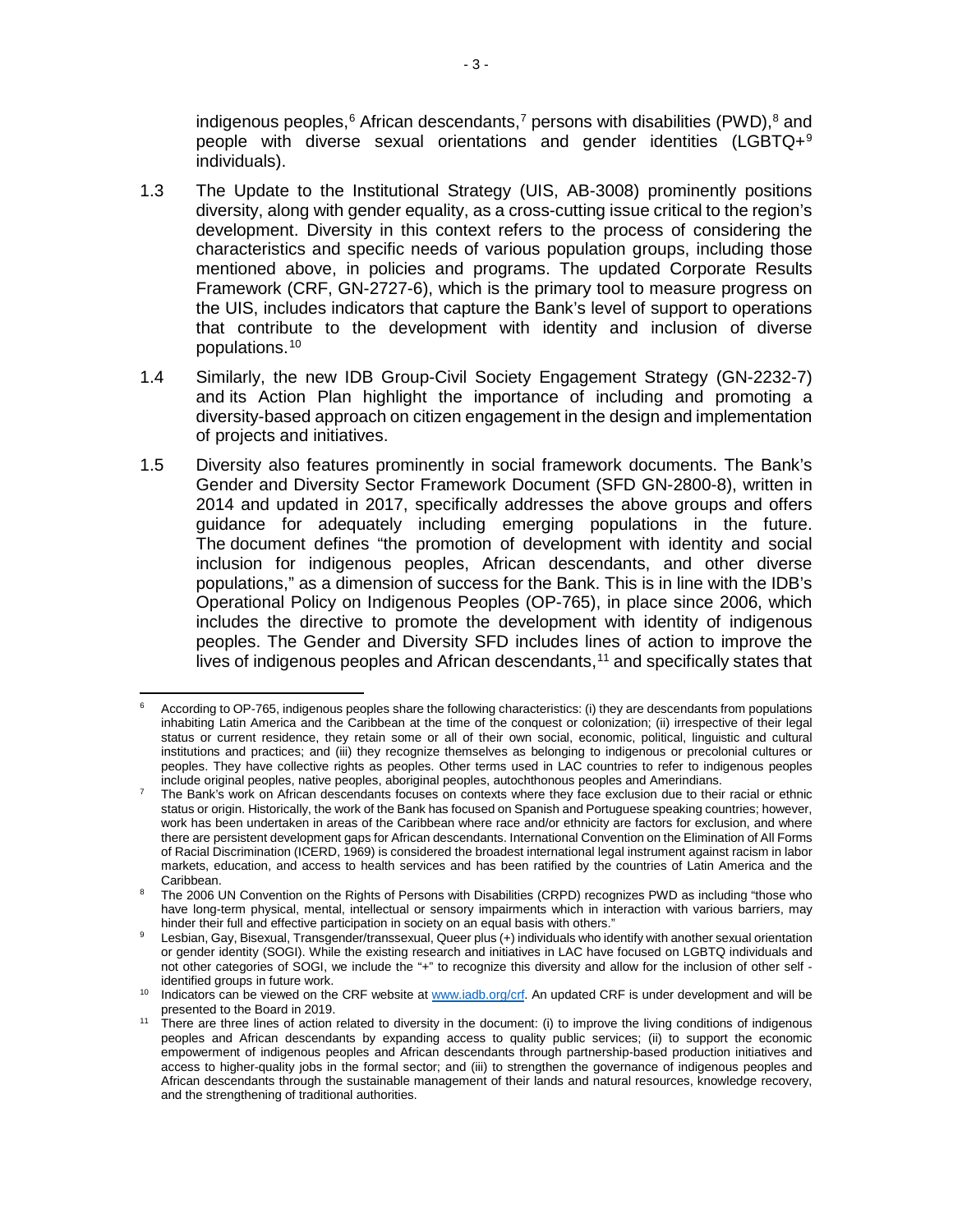the Bank will pursue analytical work and pilot projects to explore how it can best promote the inclusion of other diverse populations, such as PWD and LGBTQ+ individuals. In addition, other SFDs include diversity actions (see [Annex](http://idbdocs.iadb.org/wsdocs/getDocument.aspx?DOCNUM=EZSHARE-1313314906-207) I).

- 1.6 These strategies are in line with global commitments undertaken as part of the Sustainable Development Goals (SDGs), which all IDB member countries agreed to pursue upon their adoption in 2015. The SDGs included a recognition that its targets should be met for all segments of society and that no one should be left behind. In particular, SDG 10 focuses on reducing inequality, with targets aimed at promoting the social, economic, and political inclusion of all and eliminating discriminatory laws, policies, and practices.
- 1.7 Recognizing the need to continue strengthening diversity in the Bank's work, in 2018, the IDB's Board of Executive Directors requested that IDB Management develop a diversity action plan to ensure continuous progress implementing the institutional policies and strategies described above.

## <span id="page-7-0"></span>**A. BACKGROUND ON DIVERSE POPULATIONS**

- 1.8 The Diversity Action Plan includes actions to address the needs of indigenous peoples, African descendants, PWD and LGBTQ+ individuals in LAC countries. These population groups have unique identities and characteristics vis-a-vis the dominant culture and, together, they account for around 40% of the region's population.
- 1.9 **Indigenous Peoples.** There are at least 53 million indigenous peoples living across the LAC region, making up more than 9% of the region's total population (see [Annex II\)](http://idbdocs.iadb.org/wsdocs/getDocument.aspx?DOCNUM=EZSHARE-1313314906-208).[12](#page-7-1) They are a heterogeneous group, comprising 522 distinct peoples of different cultures who speak more than 420 different languages,[13](#page-7-2) and have distinct governance structures and unique views of well-being. Countries in the LAC region have made important progress in establishing legal frameworks, shaped in part by international agreements, to protect the collective and individual rights of indigenous peoples, with the majority including at least some reference to or recognition of indigenous rights in their constitutions (see [Annex III](http://idbdocs.iadb.org/wsdocs/getDocument.aspx?DOCNUM=EZSHARE-1313314906-211) for more detail on legal frameworks).
- 1.10 **African descendants.** African descendants are one of the largest, yet least visible population groups in LAC, comprising 20-33% of the region's total population, and between 120 and 150 million people in Latin America along (see [Annex II\)](http://idbdocs.iadb.org/wsdocs/getDocument.aspx?DOCNUM=EZSHARE-1313314906-208). While there is a significant presence of African descendants living in the Caribbean, the Bank's work on African descendants focuses on contexts where they face exclusion due to their racial or ethnic status or origin, which has been primarily in Spanish and Portuguese speaking countries. African descendants in Latin America are culturally and linguistically diverse. Various international legal instruments provide protections for African descendants, [14](#page-7-3) but some countries in

<span id="page-7-1"></span> $\overline{\phantom{a}}$ Data calculations are estimates based on national censuses, Household Surveys and self-identification questions. Ethnic-racial self-identification is changing over time and is highly sensitive to how statistical instruments are structured, with important variations between countries and even within countries over time, so these figures should be considered as approximations and not as exact. For additional information on how to consider race and ethnicity in survey instruments, see the following publication: [https://publications.iadb.org/en/publication/12913/counting-ethnicity-and](https://publications.iadb.org/en/publication/12913/counting-ethnicity-and-race-harmonizing-race-and-ethnicity-data-latin-america)[race-harmonizing-race-and-ethnicity-data-latin-america](https://publications.iadb.org/en/publication/12913/counting-ethnicity-and-race-harmonizing-race-and-ethnicity-data-latin-america)

<span id="page-7-2"></span><sup>13</sup> UNICEF y FUNPROEIB Andes, 2009. Atlas Sociolingüístico de Pueblos Indígenas en América Latina.

<span id="page-7-3"></span><sup>14</sup> In some LAC countries –Bolivia, Brazil, Chile, Colombia, Ecuador, Honduras, and Nicaragua, among others– African descendants are afforded collective rights because of their unique culture and ethnicity.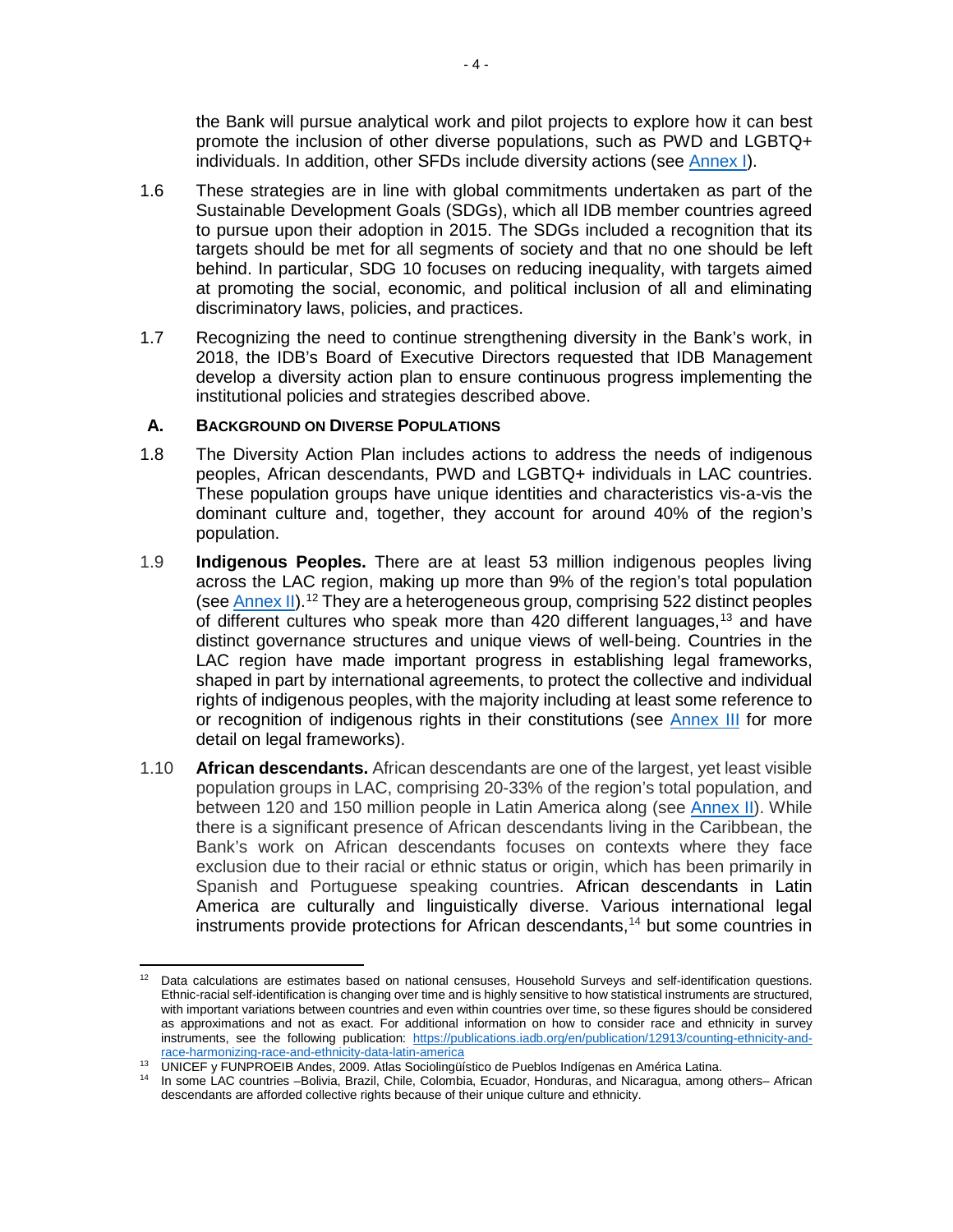the region have gone further, adopting affirmative action legislation that include quotas to increase African descendants' access to education and employment (see [Annex III\)](http://idbdocs.iadb.org/wsdocs/getDocument.aspx?DOCNUM=EZSHARE-1313314906-211).

- 1.11 **Persons with Disabilities.** According to the bio-psycho-social model of disability applied in the UN Convention on the Rights of Persons with Disabilities (CRPD), disability is a complex concept involving the interaction between a person with impairments and attitudinal and environmental barriers that hinder their full and effective participation in society. While measures are not strictly comparable across countries, information from the most recent available census showed a total of 70 million people living with a disability in the region, or about 12.6% of the total population (see **Annex II)**. As in other parts of the world, rates of disability are higher among the poor and the elderly. Protections for PWD have increasingly been enshrined in law over the last 15 years, and are explicitly laid out in the vast majority of LAC constitutions. Countries that do not have an explicit constitutional protection often have other legislation protecting the rights of PWD with respect to access to school, labor markets, political participation and accessibility (see [Annex](http://idbdocs.iadb.org/wsdocs/getDocument.aspx?DOCNUM=EZSHARE-1313314906-211) III).
- 1.12 **LGBTQ+ individuals.** In the LAC region, there is little data on the size of LGBTQ+ populations and the types of exclusion they face. The available data indicates that between 2.4% and 7% of the population in the region identifies as LGBTQ+.<sup>[15](#page-8-1)</sup> Regional provisions for LGBTQ+ populations remain uneven, with some countries expanding rights and protections and others criminalizing same-sex relations (see [Annex III\)](http://idbdocs.iadb.org/wsdocs/getDocument.aspx?DOCNUM=EZSHARE-1313314906-211).
- 1.13 **Intersectionality.** People have multiple identities. Power structures based on different identity categories interact with each other in society, such that one category (e.g. race) cannot be understood in isolation from others (e.g. gender identity). [16](#page-8-2) While some identities may be a source of exclusion, others may bring privilege. Considering intersectionality is important because certain individuals stand on the path of multiple forms of exclusion; thus, an indigenous woman with a disability living in a rural area faces different challenges and forms of exclusion than a white man with a disability living in a city.

## <span id="page-8-0"></span>**B. COMMON AND SPECIFIC CHALLENGES**

- 1.14 These groups face a number of common challenges related to exclusion, discrimination, and statistical invisibility, as well as specific needs that shape the kinds of actions and interventions that are needed to promote their development with identity and inclusion.
- 1.15 **Social and economic exclusion.** Many members of these groups face common development barriers such as higher poverty rates, unemployment and risk of abuse or violence; lower educational attainment; limited access to public services; and underrepresentation in decision-making bodies.

l

<span id="page-8-2"></span><span id="page-8-1"></span><sup>&</sup>lt;sup>15</sup> IDB, 2017. Gender and Diversity Sector Framework Document (GN-2800-8).<br><sup>16</sup> For more on intersectionality, see Kimberlé Crenshaw's work. For example: Crenshaw, K. 2002. Documento para o encontro de especialistas em aspectos da discriminação racial relativos ao gênero. Revista Estudos Feministas, 10(1), 171-188. [https://dx.doi.org/10.1590/S0104-026X2002000100011](https://dx.doi.org/10.1590/S0104026X2002000100011)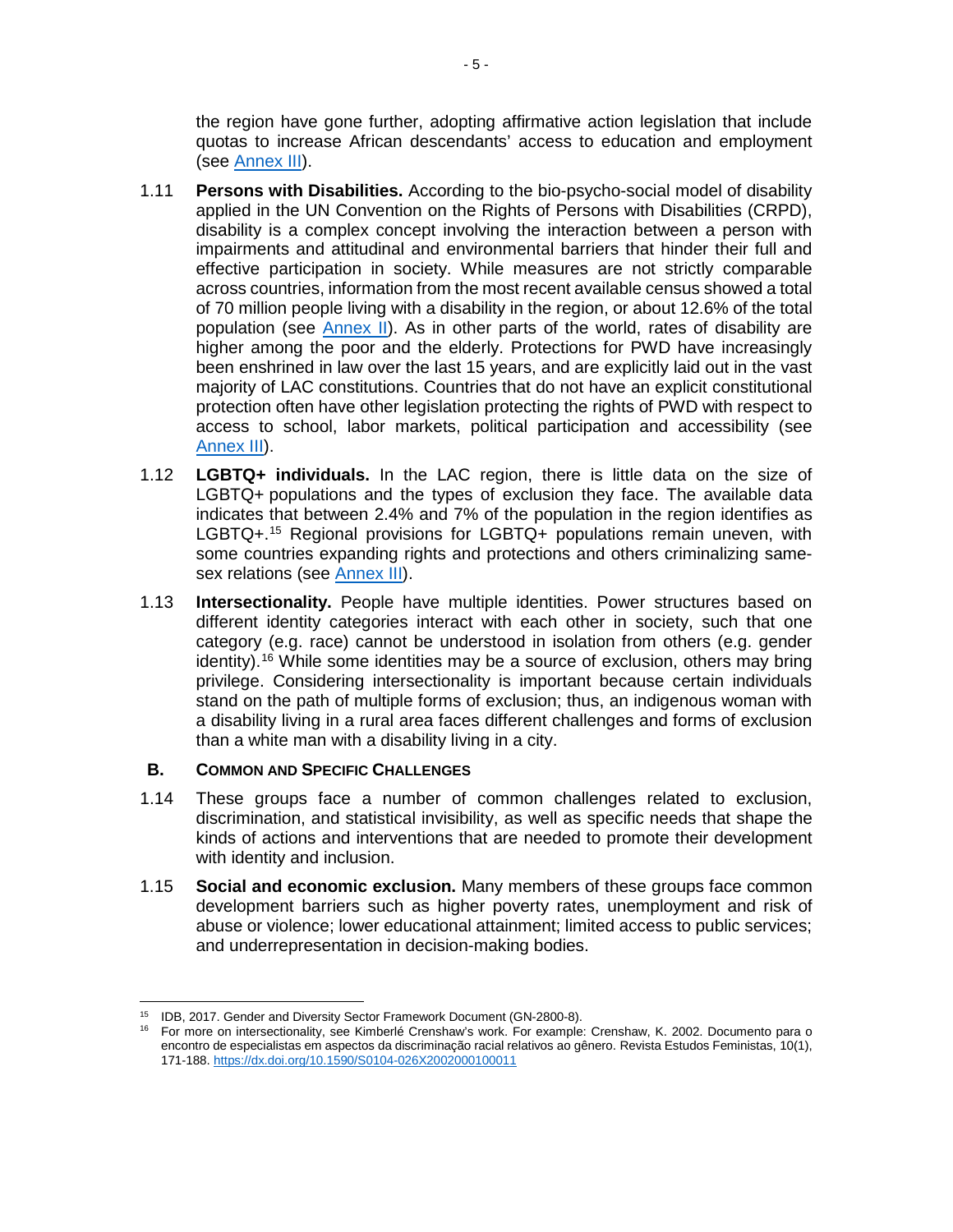- 1.16 *Indigenous peoples* represent about 14% of the poor and 17% of the extreme poor, [17](#page-9-0) and are 2.7 times more likely to live in extreme poverty than non-indigenous people in LAC countries.<sup>[18](#page-9-1)</sup> They have less access to basic public services,<sup>[19](#page-9-2)</sup> quality education,<sup>[20](#page-9-3)</sup> high-skill jobs and formal employment,<sup>[21](#page-9-4)</sup> and finance and banking services. On a regional level, infant mortality among indigenous children is  $60\%$  greater than for non-indigenous children, $^{22}$  $^{22}$  $^{22}$  and gaps in life expectancy between indigenous and non-indigenous are as high as 13 years in Guatemala.<sup>[23](#page-9-6)</sup> Many indigenous peoples also face permanent social stress due to conflicts and violence related to land disputes, invasion of territories, deforestation, appropriation of natural resources, migration, drug trafficking, armed conflicts, involuntary resettlement, and political exclusion.
- 1.17 *African descendants* in Latin America continue to face significant challenges in access to labor markets and housing, and economic exclusion. In Brazil, Colombia, Ecuador, Panama, Peru and Uruguay, African descendants are about half of all people living in extreme poverty, even though they are only 38% of the total population. African descendant children and youth have fewer years of education at all levels throughout most of the countries of the region. The working-age population among African descendants is disproportionately affected by unemployment, with rates more than twice as high as for whites and mestizos<sup>[24](#page-9-7)</sup> in much of the region. Moreover, those employed tend to work in low-skilled occupations at a higher rate (75% versus 69%).[25](#page-9-8) In a recent IDB study, Afro-Brazilians accounted for just 6% of managers despite composing 36% of staff

<span id="page-9-0"></span> $\overline{\phantom{a}}$ <sup>17</sup> It is important to note that many indigenous peoples disagree with the conventional methods of measuring poverty since they do not reflect their sociocultural context and excludes their concepts of wellbeing. Other dimensions such as governance, territory, natural resources (land, water, and biodiversity), culture, identity, access to justice, among others also need to be included in the analysis to better reflect the situation of indigenous peoples' wellbeing.

<span id="page-9-1"></span><sup>&</sup>lt;sup>18</sup> The World Bank. 2015. Indigenous Latin America in the Twenty-First Century. Washington, DC: World Bank. License: Creative Commons Attribution CC BY 3.0 IGO.

<span id="page-9-2"></span><sup>&</sup>lt;sup>19</sup> Indigenous peoples' access to sanitation and electricity is 18 percent and 15 percent lower than that of other Latin Americans (WB 2015).

<span id="page-9-3"></span><sup>&</sup>lt;sup>20</sup> Beyond the issue of access to education systems is a question of the quality and cultural pertinence of education that is provided to indigenous children. Despite decades of intercultural bilingual programs in the region, education systems continue working toward a model that at best helps indigenous children in their transit toward cultural and linguistic assimilation. Standardized syllabi prioritize language and mathematics to the detriment of other, equally important learning dimensions for indigenous peoples, such as their traditional forms of thinking and knowing, the existence of other civilization patterns, and other ways of understanding the relationship between man and nature.

<span id="page-9-4"></span><sup>21 &</sup>quot;In Ecuador and Guatemala, the probability of working in the informal sector increases by 12% and 8%, respectively, if a person belongs to an indigenous group, regardless of his or her level of education, gender, number of dependents, or place of residence" (WB 2015: 11). In countries with large urban indigenous populations, such as Peru, Ecuador, Bolivia and Mexico, the percentage of indigenous persons occupying high-skill and stable jobs is two to three times smaller than the percentage of non-indigenous people. World Bank. 2016. [Indigenous Peoples Benefited to a Lesser Extent](https://bit.ly/1oIxeVp) from Latin American Boom.

<span id="page-9-5"></span><sup>&</sup>lt;sup>22</sup> UN 2014. The Health of Indigenous Peoples. Thematic Paper towards the preparation of the 2014 World Conference on Indigenous Peoples

<span id="page-9-6"></span><sup>&</sup>lt;sup>23</sup> United Nations Department of Economic and Social Affairs. 2015. The state of the world's indigenous people. Indigenous people´s access to health services, 2nd volume. New York, New York: United Nations.

<span id="page-9-7"></span><sup>&</sup>lt;sup>24</sup> Following conventional usage, the term mestizo refers to people of mixed white and indigenous descent.

<span id="page-9-8"></span><sup>25</sup> Freire, German; Diaz-Bonilla, Carolina; Schwartz Orellana, Steven; Soler Lopez, Jorge; Carbonari, Flavia. 2018. Afrodescendants in Latin America: Toward a Framework of Inclusion. World Bank, Washington, DC. https://openknowledge.worldbank.org/handle/10986/30201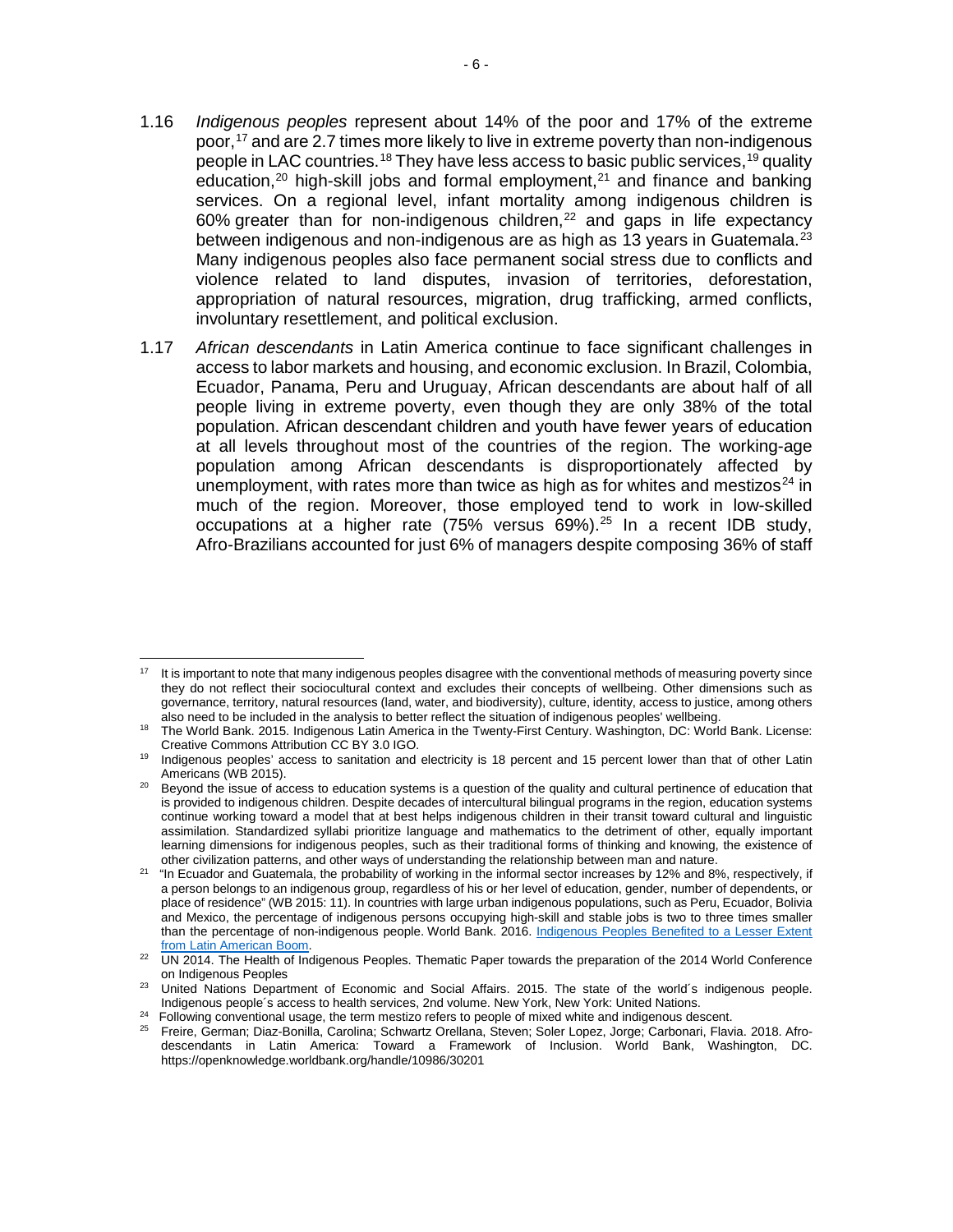at 117 of the 500 largest Brazilian corporations.<sup>[26](#page-10-0)</sup> Additionally, they face persistent barriers to accessing credit.<sup>[27](#page-10-1)</sup>

- 1.18 Evidence points to continued patterns of exclusion for *persons with disabilities* in schools and the labor market, and significant challenges in accessing infrastructure, information and other services. Analyses of the 2010 census data in the region finds that girls aged 12 to 17 with disabilities are 8% less likely to attend school than peers without disabilities; the access gap is even larger for boys at 12%. Secondary completion rates are also lower for young women and men with disabilities compared to peers without disabilities;<sup>[28](#page-10-2)</sup> adults with disabilities experience higher rates of inactivity;<sup>[29](#page-10-3)</sup> and, as other excluded groups, PWD have a disproportionately high poverty rate.<sup>[30](#page-10-4)</sup>
- 1.19 While more research on *LGBTQ+ individuals* in LAC is still needed, a recent report indicates that their experiences of violence and victimization are frequent,<sup>[31](#page-10-5)</sup> ranging from bullying, harassment and violence in families and communities to sexual assault and brutal murders. $32$  Studies from other regions indicate that discrimination against LGBTQ+ persons has been associated with high rates of psychiatric disorders,  $33$  substance abuse  $34$  and suicide.  $35$  Evidence is growing of the many ways LGBTQ+ people are denied equal access to resources, services, and opportunities that are essential to development; these include health care, education, housing, employment, and legal redress.<sup>[36](#page-10-10)</sup>
- 1.20 **Insufficient data and evidence to inform public policies**. Insufficient data to properly identify diverse population groups and their living conditions prevents informed policy making and the full protection of their rights.
- 1.21 While there have been some advances in the statistical visibility of indigenous peoples and African descendants in recent years, including the *"Todos Contamos"*

<span id="page-10-0"></span><sup>26</sup> <sup>26</sup> Inter-American Development Bank and Ethos Institute. 2016. [Social, Racial, and Gender Profile of the 500](https://publications.iadb.org/en/publication/17489/social-racial-and-gender-profile-500-largest-brazilian-companies) Largest [Brazilian Companies.](https://publications.iadb.org/en/publication/17489/social-racial-and-gender-profile-500-largest-brazilian-companies)

<span id="page-10-1"></span><sup>&</sup>lt;sup>27</sup> Inter-American Development Bank, Paixao Marcelo. 2017. Acesso ao crédito produtivo pelos microempreendedores [afrodescendentes: Desafios para a inclusão financeira no Brasil: Sumário executivo.](https://publications.iadb.org/en/publication/16266/acesso-ao-credito-produtivo-pelos-microempreendedores-afrodescendentes-desafios)

<span id="page-10-2"></span><sup>28</sup> Diana Hincapié, Suzanne Duryea, and Isabel Hincapié. 2019. Education for All: Advancing Disability Inclusion in Latin

<span id="page-10-3"></span>America and the Caribbean.<br><sup>29</sup> Among 24-35-year-old the employment rate for men with disabilities is 24 percentage points lower on average than among men without disabilities. Among women the employment rate is 12 percentage points lower. (Madrigal, Duryea and Urquidi 2019).

<span id="page-10-4"></span><sup>30</sup> Banks, Lena Morgon et al. "Poverty and disability in low- and middle-income countries: A systematic review" *PloS one* vol. 12,12 e0189996. 21 Dec. 2017, doi:10.1371/journal.pone.0189996

<span id="page-10-5"></span><sup>31</sup> Inter-American Commission on Human Rights. 2015. *Violence against Lesbian, Gay, Bisexual, Trans and* Intersex *Persons in the Americas*. Washington, DC: General Secretariat, Organization of American States.

<span id="page-10-6"></span><sup>32</sup> Nabulivou, N. 2013. Statement on Behalf of the Lesbian, Bisexual and Transgender Caucus. Commission on the Status of Women, United Nations Economic and Social Council.

<span id="page-10-7"></span><sup>33</sup> McLaughlin KA, Hatzenbuehler ML, Keyes KM. Responses to discrimination and psychiatric disorders among black, Hispanic, female, and lesbian, gay, and bisexual individuals. Am J Public Health. 2010;100(8):1477-84.

<span id="page-10-8"></span><sup>&</sup>lt;sup>34</sup> Ibanez GE, Purcell DW, Stall R, et al. Sexual risk, substance use, and psychological distress in HIV-positive gay and bisexual men who also inject drugs. AIDS. 2005; 19:49-55; and Herek GM, Garnets LD. Sexual orientation and mental health. Annual Rev of Clinical Psychology. 2007; 3:353-75.

<span id="page-10-9"></span><sup>35</sup> Remafedi G, French S, Story M, et al. The relationship between suicide risk and sexual orientation: Results of a population-based study. Am J Public Health. 1998;88(1):57-60.

<span id="page-10-10"></span><sup>36</sup> Human Rights Council. 2014. Alternative Report; Kyrgyzstan; Krasniqi, L. 2012. Being a lesbian in Kosovo (and everywhere else); Rich, E. 2006. Levels of Empowerment among LGBT People in the Western Cape, South Africa. Western Cape: Triangle Project and UNISA Centre for Applied Psychology. OIT. 2014. ORGULLO (PRIDE) en el trabajo: un estudio sobre la discriminación en el trabajo por motivos de orientación sexual e identidad de género en Argentina. Alcaldía Mayor de Bogotá. 2008. Barreras de acceso a servicios de salud de las personas lesbianas, gay, bisexuales y transgénero de Bogotá D.C.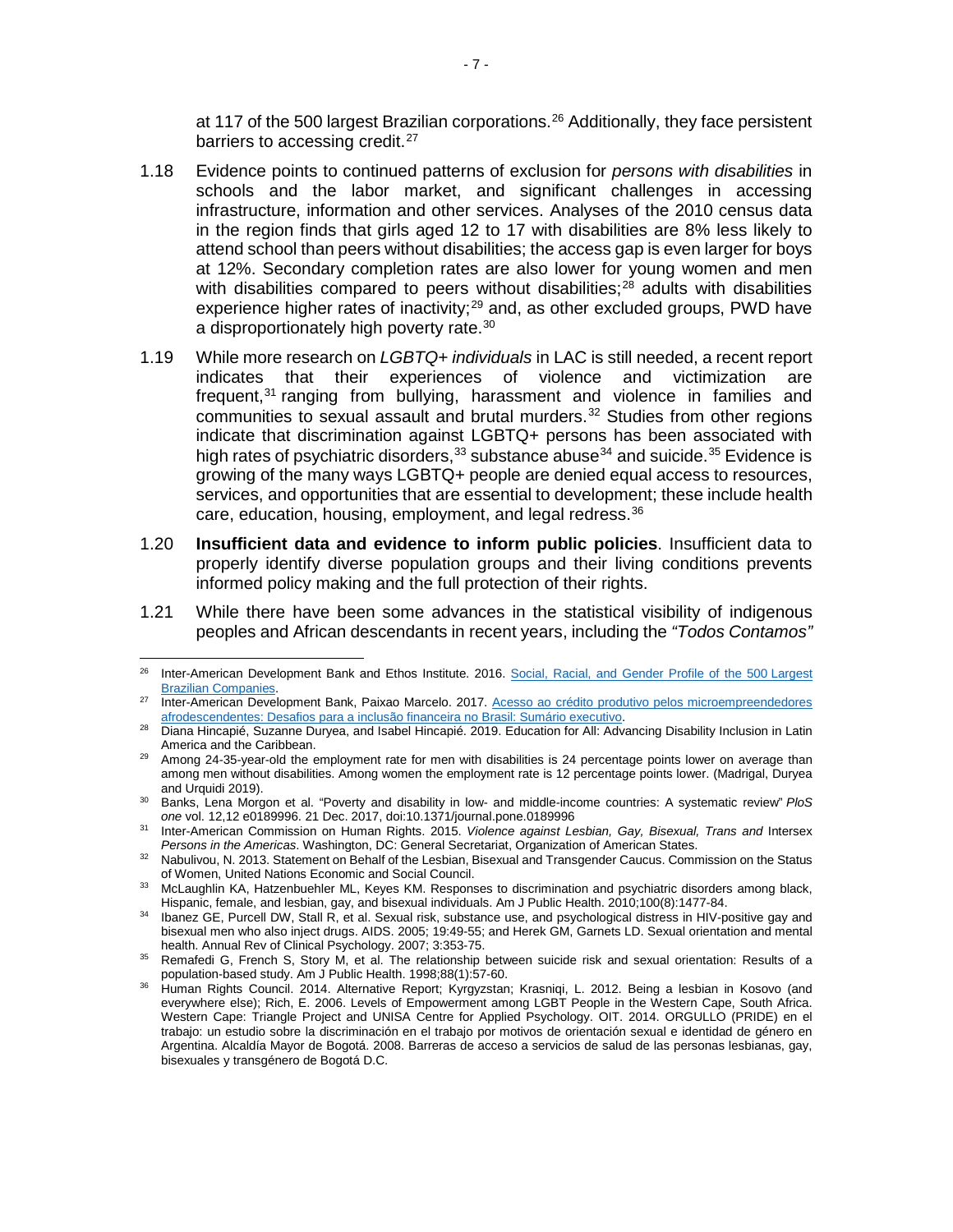initiative,<sup>[37](#page-11-0)</sup> challenges remain. The review of questionnaires and microdata from the latest household surveys in 19 countries of Latin America (from 2016-2017) shows that it is feasible in only 14 countries to identify the population according to ethnicity or race. Even in these countries, however, the sample design and sizes used in some surveys limit the possibility of making solid statistical inferences about these populations because they are not representative.

- 1.22 In the case of PWD, attempts to assess trends over time are complicated by methodological changes in measurement. It was not until 2002 that the Washington Group on Disability Statistics (WG) was established and produced a short list of standard questions to be used in censuses and surveys, which measured disability with respect to difficulties in functioning in six domains: seeing, hearing, walking, cognition, communication and self-care. While most countries in the region implemented some version of the WG questions in the 2010 census, there was still a high degree of variation across countries.
- 1.23 LGBTQ+ populations have received the least attention from national governments and statistical agencies. Few governments have conducted surveys with questions about sexual orientation and gender identity, although the United States, the United Kingdom, Peru and Ecuador provide reference points for future work in the region.<sup>[38](#page-11-1)</sup> However, experts in the demography of LGBTQ+ populations emphasize that size estimates depend strongly on the populations included and the survey methods used, due to the high levels of stigmatization these groups face.<sup>[39](#page-11-2)</sup>
- 1.24 The countries that have reliable diversity data still face challenges in making it available to inform public policy. Many governments in LAC lack digital platforms to analyze it, and ethical standards to use it appropriately. They also struggle to keep up with the rapid changes of the digital world, and to leverage such change to promote inclusive development (e.g., the use of artificial intelligence to prevent bias in providing social services to diverse groups).
- 1.25 **Challenges in promoting effective legislation and policies to protect and support diverse populations.** As discussed above, most countries in the region have signed international agreements on human rights and non-discrimination and have included the topic in their constitutions and other legislation. Yet, in many cases, effective mechanisms for implementation and full equality in law are lacking.
- 1.26 LGBTQ+ individuals are the exception when it comes to legal protections. Not only do most LAC countries fail to protect LGBTQ+ individuals from discrimination and harassment, but many countries still criminalize them, perpetuating their marginalization.
- 1.27 There is also a need for more solid evidence on what kind of legislation should be pushed for different groups. For instance, affirmative action policies geared toward African descendants appear to be effective, but many advocates now oppose increasing quotas for PWD, at least in the labor market. Ultimately, a

<span id="page-11-0"></span>l <sup>37</sup> *"Todos Contamos"* was a project supported by the IDB and the World Bank to work with National Statistical Offices to promote the inclusion of questions to collect data on race and ethnicity in the 2000 round of population censuses.

<span id="page-11-1"></span>US: [National Health Interview Survey](https://www.cdc.gov/nchs/nhis/sexual_orientation/faqs.htm) and [National Crime and Victimization Survey;](https://www.bjs.gov/index.cfm?ty=dcdetail&iid=245) UK: [The National LGBT Survey;](https://www.gov.uk/government/publications/national-lgbt-survey-summary-report) Peru: [The First Virtual Survey for LGBTI populations.](https://www.inei.gob.pe/media/MenuRecursivo/boletines/lgbti.pdf)

<span id="page-11-2"></span><sup>39</sup> Gates. 2011. How many people are lesbian, gay, bisexual, and transgender? The Williams Institute. http://williamsinstitute.law.ucla.edu/wp-content/uploads/Gates-How-Many-People-LGBT-Apr-2011.pdf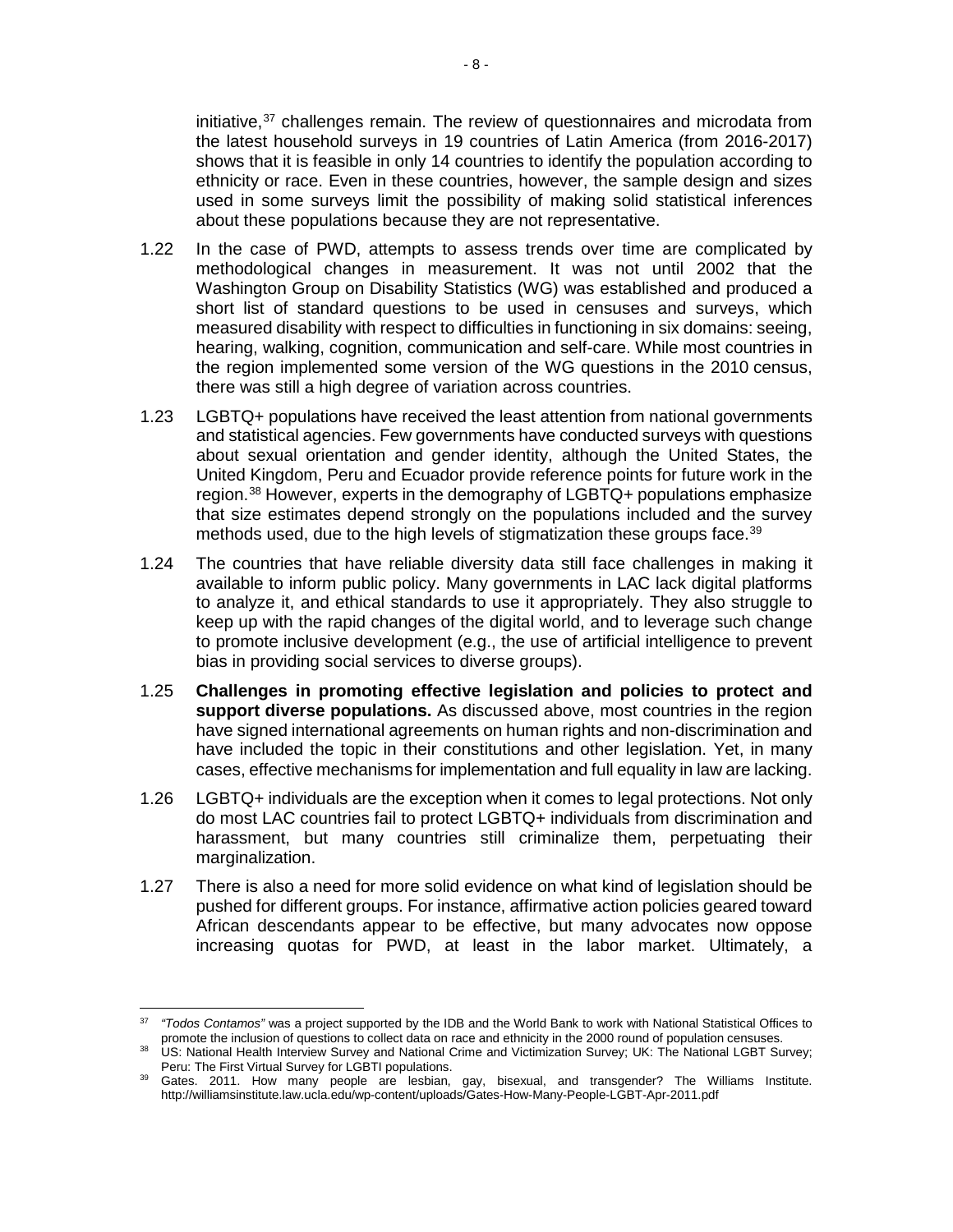country-specific approach backed by evidence is more effective than blanket regional policies to promote inclusive policies.

1.28 **Indigenous cultural differences and collective rights.** The vast cultural and linguistic diversity amongst indigenous peoples can present a significant challenge for governments and development institutions. The design of interventions without consideration of indigenous worldviews has led to such blunders as the construction of health centers painted all white, a color associated with death in many indigenous cultures. Traditional indigenous social structures differ from those characterizing the rest of society and are the basis of a variety of governance and decision-making models aimed at guaranteeing community well-being. This means that for many indigenous peoples, their identity as an individual is inseparably connected to their community, which has led to the recognition by the international community that they hold collective—in addition to individual rights. [40](#page-12-1) Understanding these distinctive characteristics of indigenous peoples, as well as the collective rights that they hold over territory, traditional knowledge, and self-determination, requires strong participatory processes with indigenous communities and the cultural adaptation of services.

#### <span id="page-12-0"></span>**II. WHERE WE STAND ON DIVERSITY**

- 2.1 In pursuit of its vision of development with identity and inclusion for all, the IDB has had some successes and learned some lessons, which we discuss here.
- 2.2 **Putting people first. [41](#page-12-2)** Participation and a people-centered focus in the processes that shape the lives of diverse groups have been essential in designing interventions that deliver quality services and generate opportunities for diverse groups. [42](#page-12-3) Understanding the specific characteristics of the population, recognizing their distinct identities, and promoting their participation in setting agendas, designing interventions, and implementing projects have proven to be important means by which to improve lives.<sup>[43](#page-12-4)</sup> This has been done by working with organized civil society organizations representing diverse groups, [44](#page-12-5) as well as with existing governance structures in the case of many indigenous and African descendant groups, [45](#page-12-6) and community-level organizations that come together for a specific purpose, such as water management units.

<span id="page-12-1"></span> $\overline{a}$ <sup>40</sup> The United Nations General Assembly. 2007. *Declaration on the Rights of Indigenous People*.

<span id="page-12-2"></span><sup>41</sup> Cernea, Michael. 1991. Putting people first: Sociological variables in rural development. New York: Oxford University Press.

<span id="page-12-3"></span><sup>&</sup>lt;sup>42</sup> There are a number of IDB projects that have adopted a people-centered focus for diverse populations. For example, BR-L1412 *National Tourism Development Program in Salvador Bahía* harnesses African descendant culture to promote economic opportunities for local communities through tourism, CH-L1105 *Indigenous Development and Promotion Program* builds on indigenous governance structures to foster economic development, and EC-L1236 *Support Program for the Social Inclusion of People with Disabilities* designed to provide healthcare and quality education for people with disabilities. Se[e Annex V](http://idbdocs.iadb.org/wsdocs/getDocument.aspx?DOCNUM=EZSHARE-1313314906-205) for a full list of IDB diversity operations approved between 2016 and 2018.

<span id="page-12-4"></span><sup>&</sup>lt;sup>43</sup> The Bank's [Operational Policy on Indigenous Peoples and Strategy for Indigenous Development](http://www.tebtebba.org/index.php/all-resources/category/132-5-the-ifis-and-mtrs?download=785:operational-policy-on-indigenous-peoples-and-strategy-for-indigenous-development) (OP-765) calls for participatory approaches in order to ensure that project benefits reach indigenous peoples (p. 28). IDB Group-Civil [Society Engagement Strategy](http://idbdocs.iadb.org/wsdocs/getdocument.aspx?docnum=EZSHARE-581988153-23) also promotes civil society participation as a means to improve the sustainability and outcomes of projects, to mitigate risks associated with operations, and to fulfill the Bank's mission.<br><sup>44</sup> See Section "VI. Lessons Learned" in the **IDB Group-Civil Society Engagement Strategy**.

<span id="page-12-6"></span><span id="page-12-5"></span><sup>&</sup>lt;sup>45</sup> For example, PN-T1188 Sustainable Guna Relocation Due to Climate Change or CR-T1157 *Human and Productive Empowerment for Indigenous Peoples and Afro-descendants of Costa Rica.*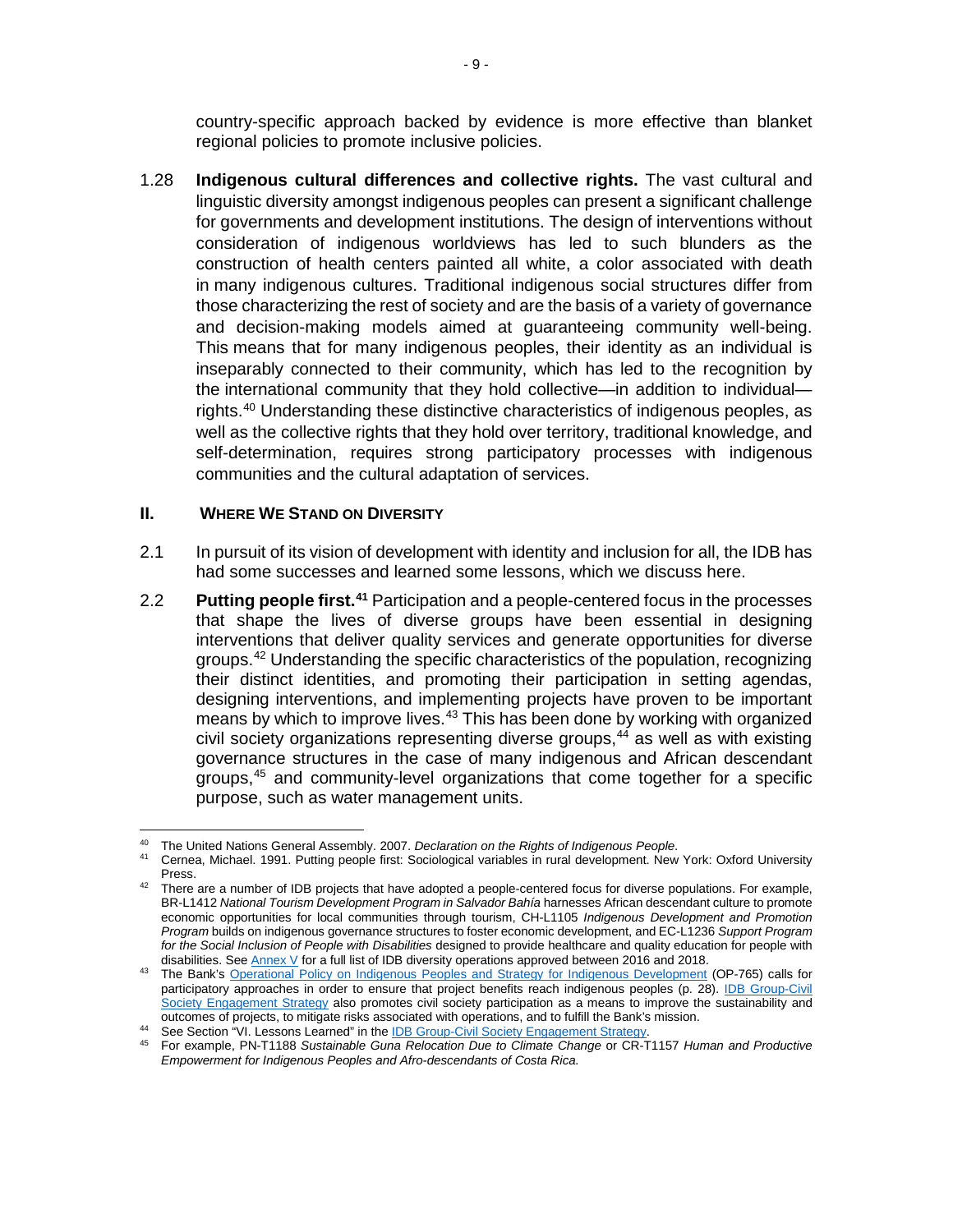- 2.3 **The Bank has supported policymakers in setting their diversity agendas.**  Three recent Regional Policy Dialogues on Indigenous Peoples (2016 and 2018) and Racial and Ethnic inclusion (2017), as well as a conference on People with Disabilities (2018), highlighted countries' successes in support of the region's diversity agenda. Diversity has been incorporated in most Country Strategies (CSs), which are the result of a strategic dialogue between the Bank and the government, and rely on various analyses, including Country Dialogue Challenge documents (CDCs) and their inputs. Of the 13 CSs approved between 2016 and 2018, 11 included some mention of a diverse population (see [Annex IV\)](http://idbdocs.iadb.org/wsdocs/getDocument.aspx?DOCNUM=EZSHARE-1313314906-210). In most cases, however, no specific activities or indicators were included.
- 2.4 **Operational work on diversity cuts across multiple sectors, but is still relatively scarce and tends to have weak vertical alignment.** A review of Bank operations approved between January 2016 and December 2018 shows that 10.7% of all Bank operations (107 technical cooperations and 59 loans)[46](#page-13-0) identified one of the four diverse populations as beneficiaries at entry, mostly indigenous peoples (see [Annex V\)](http://idbdocs.iadb.org/wsdocs/getDocument.aspx?DOCNUM=EZSHARE-1313314906-205). Of the 59 lending operations, 34% came from the Social Sector, 27% from the Infrastructure and Energy Sector (INE), and 27% from the Climate Change and Sustainable Development Sector (CSD). Of note, only 54% of these loans included activities specifically targeting the diverse population in the project design, and only 37% included diversity-specific results indicators or indicators that are disaggregated by diverse groups in the Results Matrix.
- 2.5 **The Bank has invested directly in diversity using financial and non-financial products.** Between 2016 and 2018, the IDB approved 51 technical cooperations, three investment grants and eight SG loans with diversity objectives or subobjectives. [47](#page-13-1) Amongst these loans was the Bank's first PBL for the social inclusion of persons with disabilities.<sup>[48](#page-13-2)</sup> Policy lending has not yet been used to promote the inclusion of African-descendants or the development with identity of indigenous peoples, but this is a promising area which should be developed  $(93.17).49$  $(93.17).49$
- 2.6 **There are no universal, one-size-fits-all solutions, but technical assistance has been effective in promoting attention to diversity in Bank operations.** While it is clear that effective policies and programs need to take diverse populations into account, it is impossible to propose one-size-fits-all solutions, given the substantial variation in diverse populations and political and legal contexts across countries. Technical assistance is critical in addressing the specific needs of diverse populations in operations. The external assessment of the IDB's Gender Action Plan 2014-2016 found that targeted technical assistance had been very effective in advancing gender mainstreaming. Similarly, a qualitative assessment conducted by GDI found that operations where a diversity specialist was involved throughout the duration of implementation were much more likely to incorporate activities addressing indigenous peoples' needs than those where the specialist was only involved in the planning stage. While gender consultants have been located in VPS divisions to provide technical assistance to project teams,

 $\overline{\phantom{a}}$ 

<span id="page-13-1"></span><span id="page-13-0"></span><sup>&</sup>lt;sup>46</sup> This constituted 8% of all TCs approved and 20% of SG loans. Se[e Annex VI](http://idbdocs.iadb.org/wsdocs/getDocument.aspx?DOCNUM=EZSHARE-1313314906-209) for funding sources available for diversity. Direct investment in diversity refers to operations whose primary objectives or the objectives of at least one component are to encourage the inclusion or development with identity of one of the four diverse populations.

<sup>48</sup> This PBL EC-L1238 also promotes gender equality, with a focus on providing quality services to women survivors of violence.

<span id="page-13-3"></span><span id="page-13-2"></span><sup>&</sup>lt;sup>49</sup> The Bank is financing a series of studies documenting the gaps in public investment between indigenous territories and non-indigenous regions, which could potentially set the stage for future diversity PBLs.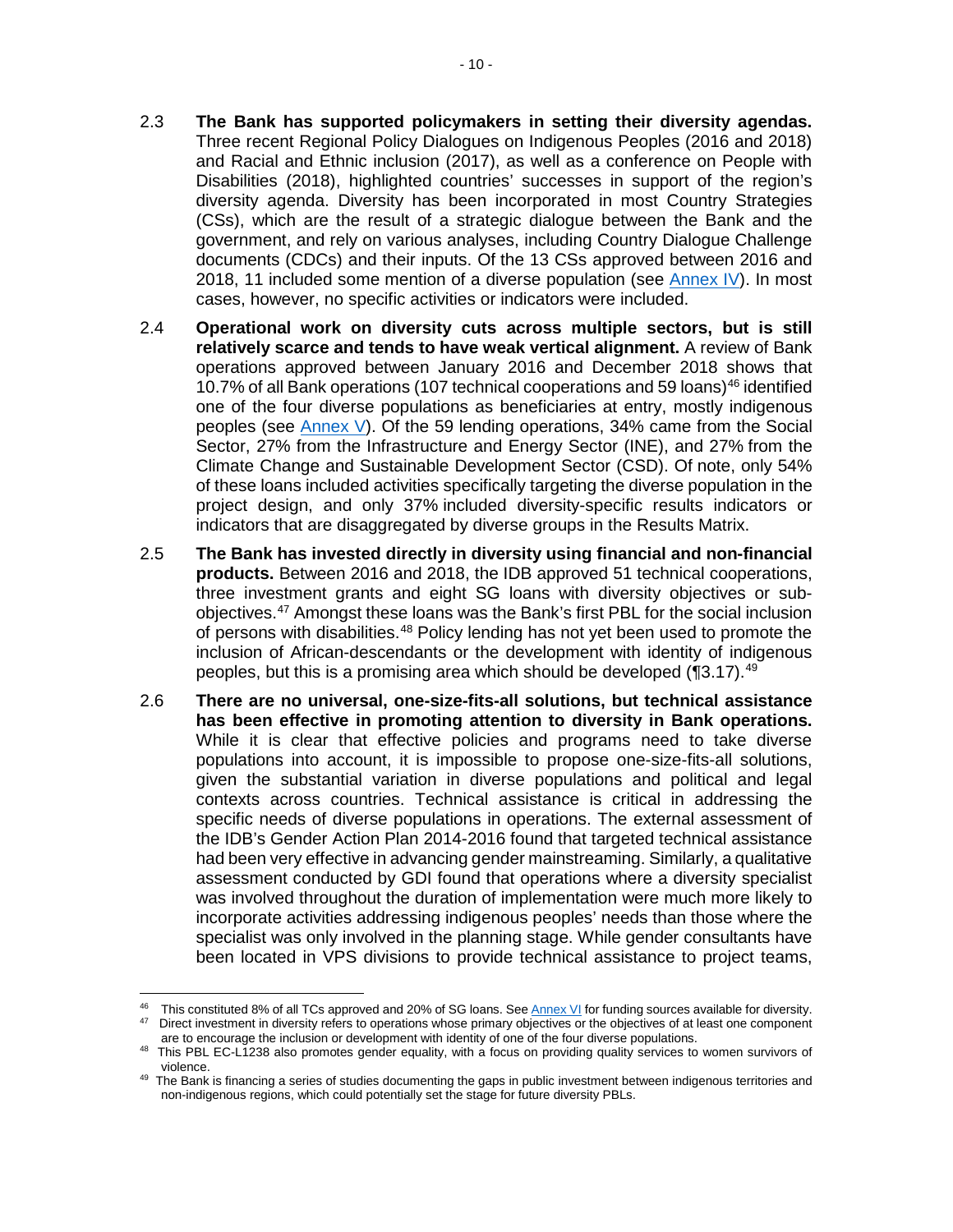GDI has been promoting development with identity by placing indigenous peoples specialists and consultants in Country Offices. This has been the case in Panama, Guatemala and Bolivia, and has proved an effective way to mainstream across sectors, strengthen the dialogue with governments, and develop and maintain trusted relationships with indigenous leaders in those countries.

2.7 **Given the rapid changes in technological development, the growth of the digital economy, and the associated challenges of participating in the 21st century labor market, access to technology is critical for diverse populations.** New technologies can be effective tools for accelerating inclusion and development with identity.<sup>[50](#page-14-1)</sup> Cutting-edge technology and open e-government platforms could play an important role in promoting diversity, but the digital divide could also further widen existing social and economic gaps. The Bank is paying special attention to promoting the access and ethical use of digital technology to help ensure that these gaps do not widen.

#### <span id="page-14-0"></span>**III. MOVING FORWARD: DAP 2019-2021 OBJECTIVES**

l

- 3.1 The main **objective** of the DAP is to improve all lives by fostering the dignity of diverse populations and tapping into the well of talent and capacities that reside in these groups. To that end, the DAP aims **to expand and improve the quality of the Bank's operational and analytical work that supports development with identity and/or the inclusion[51](#page-14-2) of diverse populations in the IDB's member countries**. The Diversity Action Plan for Operations (DAP), 2019-2021, is a new Bank-wide instrument that draws on lessons learned from the Bank's accumulated experience addressing diversity issues in its operations and analytical work (see Section II), as well as experience garnered from three generations of Gender Action Plans (GAP).<sup>[52](#page-14-3)</sup> This first DAP will focus on collecting information to serve as inputs for policy design and decision making, and will help us create a common understanding of diversity and reinforce the commitment of all Bank staff to improving all lives..
- 3.2 The DAP aims to create a Bank-wide culture that promotes development with identity and inclusion as an integral part of its work. To this end, the DAP includes five specific **objectives/lines of action**:
	- **Agenda Setting.** Contribute to define relevant policy agendas for diverse populations in prioritized countries.
	- **Mainstreaming***.* Mainstream diversity-related analysis, actions and results into the Bank's operations across sectors.

<span id="page-14-1"></span><sup>50</sup> Somos Afro, [Somos Afro Uruguay,](https://somosafro.org/gobiernos/uruguay/) and [Somos Afro Panama](http://www.somosafro.org/) are examples of using digital technology to make governments more responsive to the needs of diverse population groups while facilitating the exchange of ideas and best practices. SINAPIR is another example of data visualization to improve decision making, [https://monitoramento.seppir.gov.br/.](https://monitoramento.seppir.gov.br/) In addition, other technological tools are being used to protect indigenous lands. See also www.google.com/earth/outreach/stories/surui.html

<span id="page-14-2"></span><sup>&</sup>lt;sup>51</sup> While inclusion is a concept for all diverse groups, in the case of indigenous and traditional peoples this term is not appropriate due to past "inclusion" policies that promoted the abandonment of their identity. Indigenous and traditional peoples claim a different concept of development in which their culture is an asset and not an obstacle, and their rights are collective and not individual. Thus, we use the term "development with identity" to describe our work with these two groups, emphasizing that their cultures, worldviews and preferences must be respected.

<span id="page-14-3"></span><sup>52</sup> For more information see [Gender Action Plan \(GAP\) 2014-2016](http://www.iadb.org/document.cfm?id=39376297) and th[e Progress Report on the Implementation of the](http://www.iadb.org/document.cfm?id=39384358)  [Gender Policy and Gender Action Plan for Operations, 2011-2013.](http://www.iadb.org/document.cfm?id=39384358)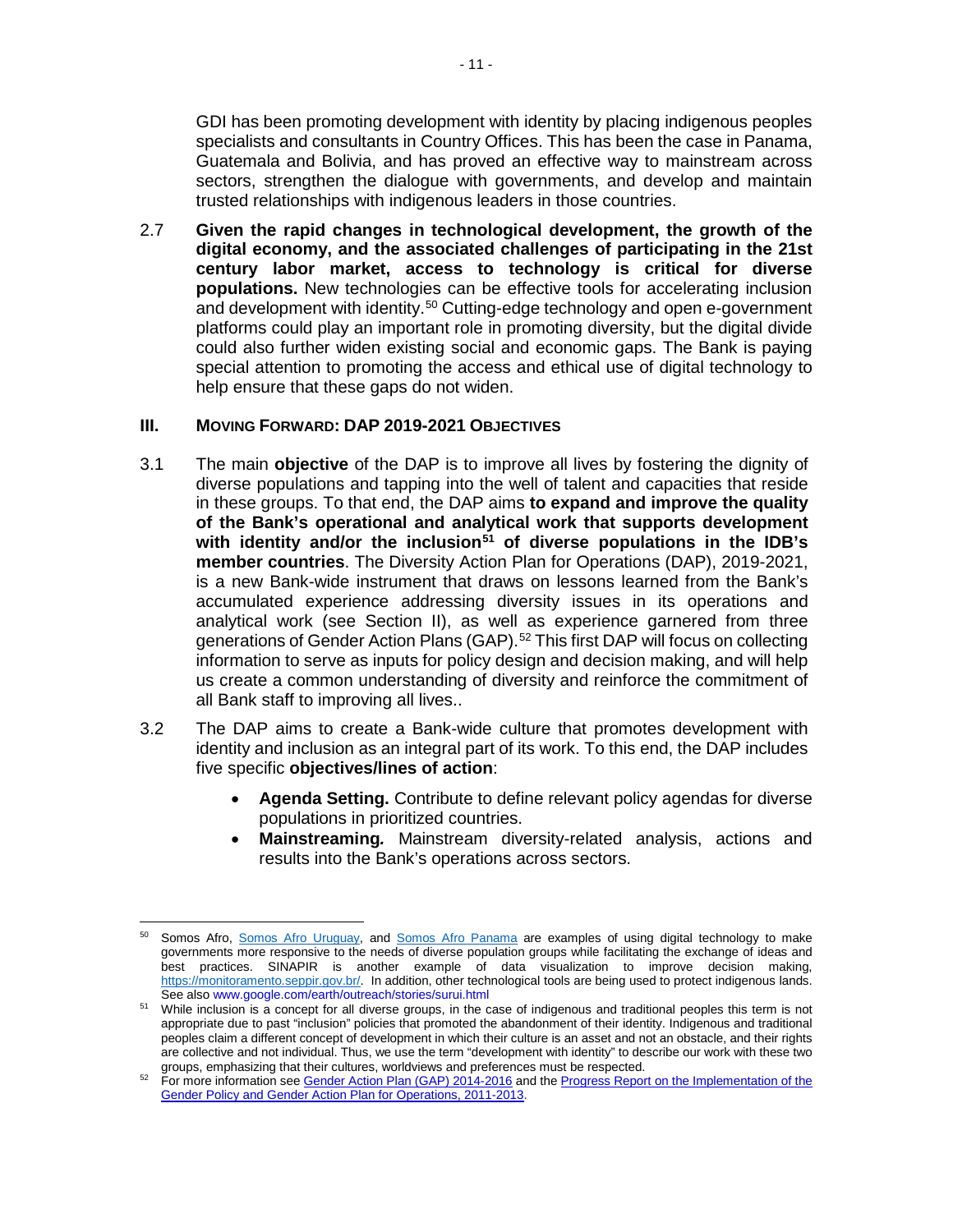- **Direct investment.** Identify and implement operations that directly invest in development with identify and inclusion and that are scalable and replicable.
- **Knowledge and Dissemination.** Support the development of a knowledge agenda that contributes to generating data on diverse populations and evidence on what works to best address their priorities and needs.
- **Technological Innovation.** Promote the ethical use of cutting-edge technology to promote development with identity and social and economic inclusion of diverse populations.
- 3.3 **Promoting a country focus.** For the first DAP 2019-2021, the Bank will give priority to work with countries based on the following criteria.<sup>[53](#page-15-1)</sup>
	- Country demand and political commitment to the inclusion of diverse populations;
	- Existence of supportive legal and/or policy frameworks;
	- Demonstrated institutional capacity to undertake inclusive development programs;
	- Importance of the diverse populations regarding their size or the gaps they are facing (or, in the absence of data, a strong willingness to collect more disaggregated data on these populations).

## <span id="page-15-0"></span>**A. AGENDA SETTING**

- 3.4 While the Bank has made important steps in promoting its commitment to development with identity and inclusion through high level events and in country strategies, more work is needed to promote its vision of improving all lives. To this end, the Bank will facilitate greater visibility of development with identity and inclusion issues on the regional policy agenda to help make the case for pursuing inclusive and culturally appropriate development policies and programming, to support the efforts and diversity agendas of different countries, and to position the Bank as a leader in promoting diversity in the region.
- 3.5 **Country Strategies.** During the 2019-2021 DAP period, approximately 15 Country Strategies are expected to be prepared. The Bank will promote the integration of strategic issues related to development with identity and the inclusion of diverse populations at various stages of the strategic dialogue with countries.
- 3.6 **Partnership Building.** To complement the promotion of the inclusion of diversity issues in country strategies, the IDB will actively pursue high-level policy meetings and partnerships that help to position development with identity and inclusion as a key issue in national policies and programming of its borrowing member countries.
- 3.7 The Bank will continue to promote the discussion of diversity issues in the region in events that offer opportunities to influence the policy agenda. The Bank will conduct stand-alone Regional Policy Dialogue (RPD) and/or other high-level

<span id="page-15-1"></span> $\overline{a}$ 53 Some criteria will be more important than others for different lines of action.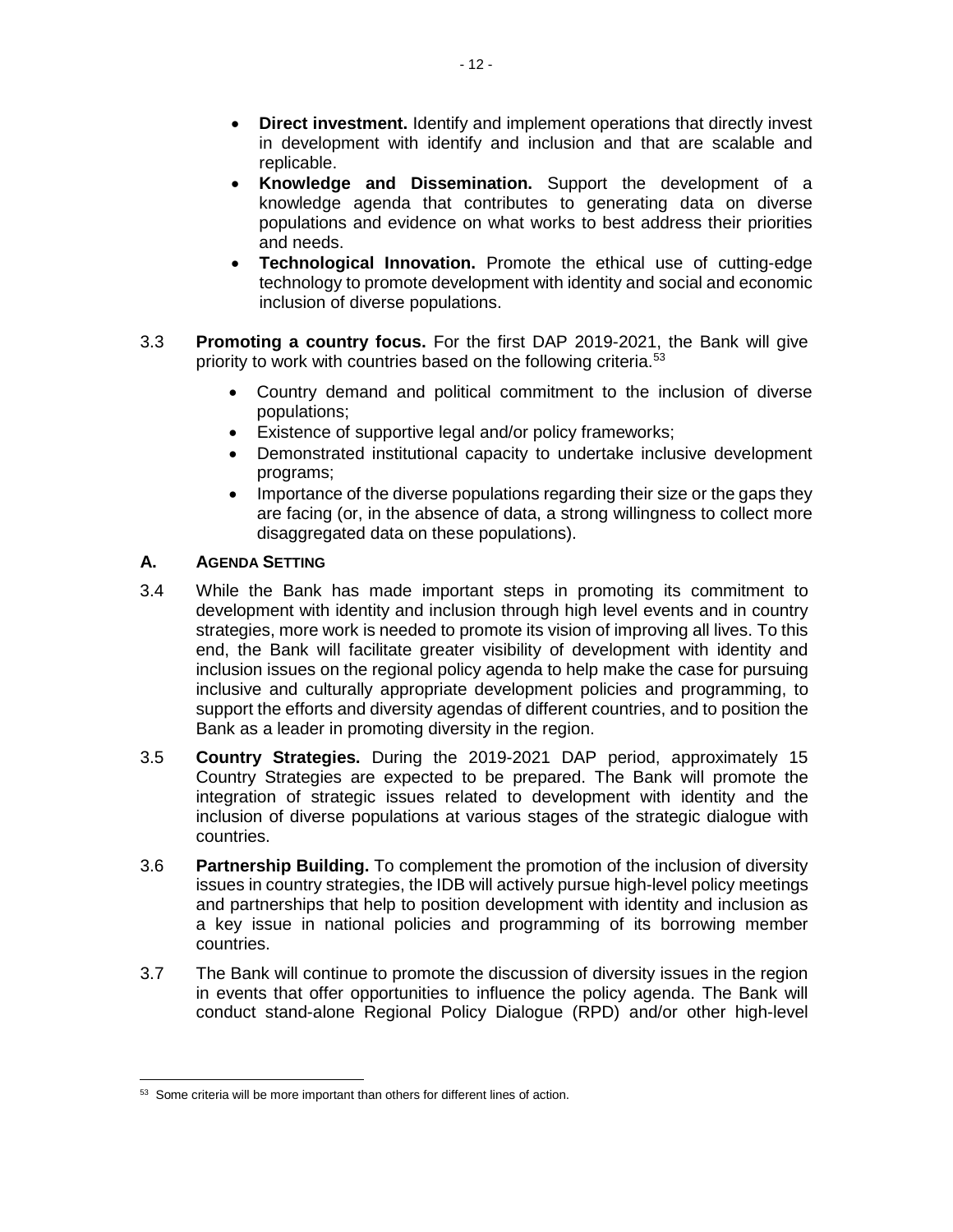meetings and events with public and private stakeholders that integrate a focus on development with identity and/or the inclusion of diverse populations.

3.8 The Bank will also actively seek partnerships with other international organizations and groups at the forefront of work with diverse populations. The Bank will use the new IDBG-Civil Society Engagement Strategy to mainstream, enhance and promote opportunities to advance the diversity agenda under the citizen engagement lens, to disseminate the relevance of diversity and equality beyond the above mentioned target challenges (see sections I, B and C above), and to ensure the direct participation of diverse populations in the Bank's agenda (e.g., inclusion of representatives of indigenous peoples, African descendants or PWD organizations).

## <span id="page-16-0"></span>**B. MAINSTREAMING**

- 3.9 Diversity is not and should not be seen as a fringe issue. The mainstreaming of diversity-related issues into the IDB's lending pipeline shows the Bank's commitment to improving all lives equitably. Diversity mainstreaming will be focused on increasing the Bank's capacity to integrate development with identity and inclusion in the project pipeline by designing and including actions in lending operations that support the adaptation of public services and programs to address the specific needs of diverse populations, and monitoring those results.
- 3.10 To foster systematic diversity mainstreaming in project design and execution, the following actions will be given priority during the DAP 2019-2021 period:
- 3.11 **Establishing a Bank-wide working group on diversity with focal points from priority countries and sectors/divisions.** To foster the inclusion of quality mainstreaming into operations, the IDB has structured a working group with focal points from priority countries and sectors/divisions from VPC and VPS to identify opportunites for mainstreaming in sector lending, coordinating multisectoral approaches, and sharing knowledge of good practices. In addition, coordination and opportunities for collaboration with IDB Lab and IDB Invest are being pursued. [54](#page-16-1)
- 3.12 **Providing technical assistance to support the development of quality project proposals with a diversity perspective.** Diversity analyses should be initiated at an early stage of project preparation (i.e., project identification) so that they can inform discussions with country counterparts and the preparation of the project profile.
- 3.13 **Disaggregating project beneficiary indicators and targets by relevant, diverse populations.** What we measure is what we value. To indicate our commitment to ensuring that diverse populations are not left behind in our interventions, we need to measure the depth and extent of inclusion across different areas when possible. The disaggregation of project beneficiaries by diverse populations is important to help the IDB and its member countries better understand who specifically is benefitting from its projects, and to identify solutions that provide universal access more readily.
- 3.14 **Identifying priority projects in the project pipeline for diversity mainstreaming**. Following the successful examples of the GAP in identifying

<span id="page-16-1"></span> $\overline{\phantom{a}}$ <sup>54</sup> IDB Invest is in the process of preparing a diversity strategy for their investment work and have been coordinating with GDI.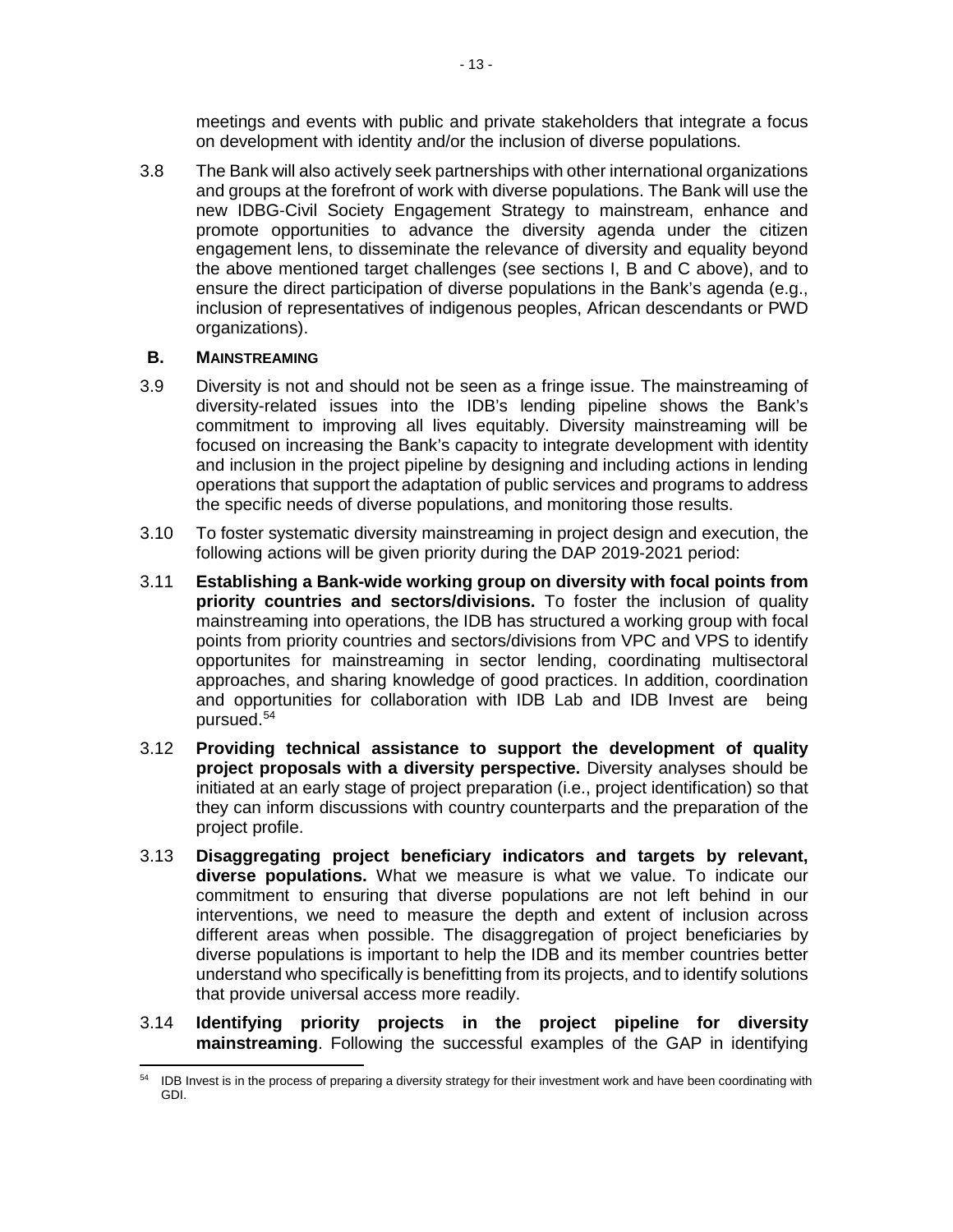priority projects to increase the integration of gender equality considerations in SG loan operations, the Bank will identify priority projects for diversity mainstreaming, based on an annual pre-screening of the project pipeline by SCL/GDI in close coordination with VPC and VPS divisions, who will validate the list of priority projects in preparation. For specific targets, see the Results Matrix in Section IV. Expanding mainstreaming will require financial and human resources dedicated to diversity, as well as targeted training for Bank personnel.

3.15 **Supporting a country focus.** This DAP will promote the hiring of expert consultants to be based in country offices to provide specific technical support in the design and implementation of projects. The DAP will use this country focus to engage the Bank's country offices and our national partners in the development of a strategic approach to addressing complex problems faced by diverse populations, including multisectoral solutions.

## <span id="page-17-0"></span>**C. DIRECT INVESTMENT**

- 3.16 The design and implementation of projects that meet the specific needs of diverse populations can have a strong impact in addressing existing patterns of inequality, and provide the opportunity to design interventions that are scalable and replicable.[55](#page-17-4) The Bank, through SCL/GDI and in collaboration with VPC and and other VPS divisions, will promote opportunities to design and implement loans, investment grants and TCs that directly invest in development with identity and the inclusion of diverse populations.
- <span id="page-17-2"></span>3.17 **Recognizing that country demand will ultimately define the areas of direct investment, direct investment can happen in different ways**: (i) collection of accurate data on diverse populations and the social exclusion that they face, including public investment gaps *per capita*; (ii) expansion of governmental capacity to design policies and programs that address the specific needs of these populations; (iii) piloting and evaluating innovative approaches for promoting inclusion, development with identity, and the design of solutions for universal access that can be scaled up into stand-alone loan operations or mainstreamed into future loans or investment grants; (iv) research and development that will generate sector-specific knowledge on diverse population issues and effective interventions for addressing them in the LAC region (see par. [3.19\)](#page-17-3); and (v) the promotion of sectoral and institutional reforms required to advance development with identity and inclusion of diverse populations.

#### <span id="page-17-1"></span>**D. KNOWLEDGE AND DISSEMINATION**

- 3.18 The generation of accurate data on diverse populations and their needs, and reliable studies on what kinds of interventions best work to promote development with identity and inclusion is critical to fulfilling the region's development agenda. As leaders in diversity, the Bank will work to pursue a strong knowledge agenda in this area.
- <span id="page-17-3"></span>3.19 **Knowledge generation to promote engagement with diversity issues.** The Bank will consolidate and strengthen our knowledge base and provide guidance on how to address the specific needs of the four diverse populations in its operations. This body of knowledge will answer basic questions related to diversity

<span id="page-17-4"></span> $\overline{\phantom{a}}$ While general approaches and methodologies can often be replicated, it is essential to understand the particularities of beneficiary populations in different contexts, and to adapt operations correspondingly.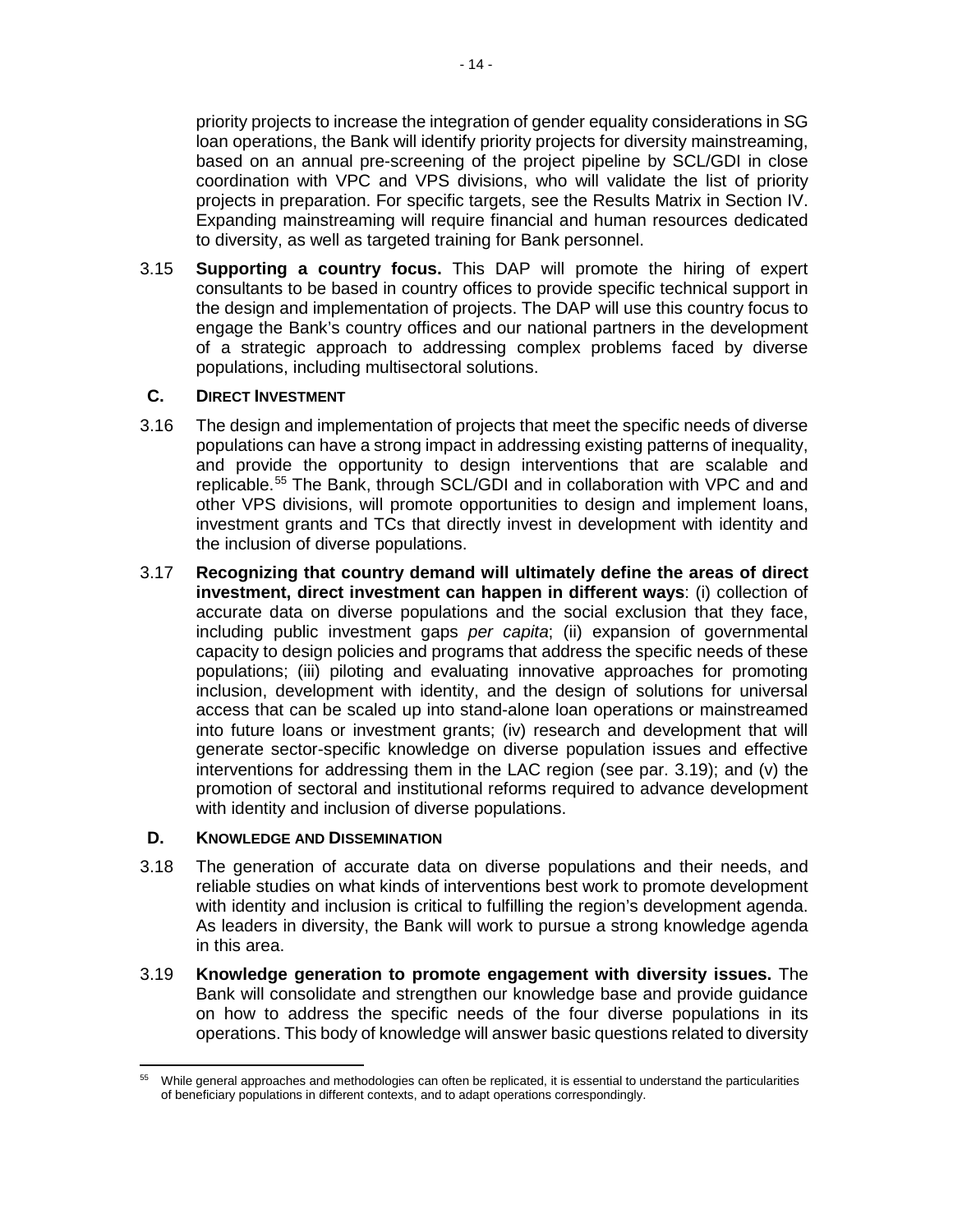concepts, promote the use of inclusive vocabulary, improve data collection, provide greater understanding of sector and country-specific diversity issues (see par. [3.17\)](#page-17-2), collect evidence on the benefits of diversity, and document best practices to guide Bank personnel in promoting development with identity and inclusion in their operations. Country and sector-specific guides or "toolkits" for IDB specialists to support mainstreaming diversity in bank projects will be developed, as well as pilot operations accompanied by rigorous evaluations.

3.20 **Communication, dissemination and targeted training.** The IDB will organize technical seminars on diversity topics. In coordination with KIC, a dissemination strategy for knowledge products will be implemented. Targeted training of Bank staff is also key to advancing a diversity agenda. Close collaboration with KIC will ensure wide outreach among Bank personnel. In addition, partnerships with academic institutions on relevant diversity topics will be pursued.

#### <span id="page-18-0"></span>**E. TECHNOLOGICAL INNOVATION**

3.21 **Promote the access and ethical use of technology for development with identity and inclusion.** Technology provides great potentials for inclusion by providing new ways of delivering services, promoting political participation, opening new economic opportunities, and removing barriers to access to work, infrastructure, community and services. Bridging the digital divide is also essential to promoting diversity. Access to digital technology is not only needed to close gaps, but also to ensure that they do not widen. Intermediation platforms to promote the inclusion of African descendants or PWD in the labor force, artificial intelligence to improve the efficiency of social service delivery, Geographic Information Systems to protect indigenous lands, or apps for social auditing and access to services are just a few examples of how technologies can make a difference in promoting development with identity and inclusion. The use of open data and sources promotes collaboration between governments and civil society groups, contributing to more transparency and solid democracy. However, these interventions must be done with an eye to ensuring that technology does not reinforce existing biases and that data is managed carefully and ethically. To support this, diversity trainings will include modules on the responsible and ethical deployment of technologies and big data management.